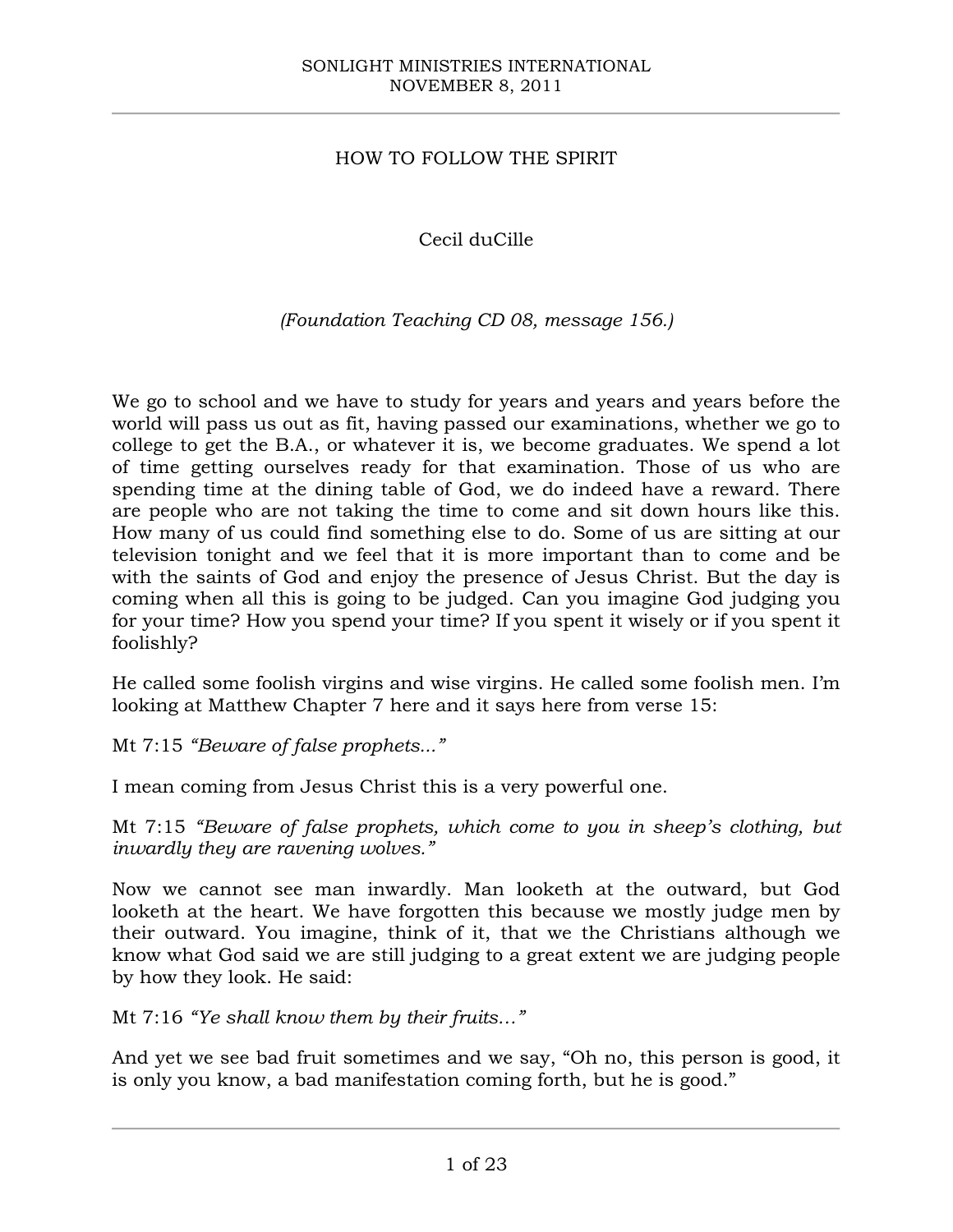The Lord says here:

Mt 7:16 *"Ye shall know them* (**judge them**) *by their fruits…"*

17 *"…a corrupt tree bringeth forth evil fruit."*

18 *"A good tree cannot bring forth evil fruit, neither can a corrupt tree bring forth good fruit."*

Sometimes we believe that the scripture is saying that the preaching of a man is his fruit. Do you know the preaching is not the fruit? I knew a sinner who preached the gospel and saved a lot of souls. So you would say that this man is a good man, but he wasn't good. He never had anything for God. He didn't have salvation. He was preaching to get money and he preached and he got souls saved. It wasn't him that saved the souls, it was the gospel of Jesus Christ that saved the souls. The point God is trying to show us here is that **THE FRUIT OF A MAN IS NOT HIS PREACHING, IT IS HIS LIVING**, **IT IS HIS LIFE, IT IS THE WAY HE BEHAVES**.

Mt 7:20 *"Wherefore by their fruits ye shall know them."*

21 *"Not every one that saith unto me, Lord, Lord, shall enter into the kingdom of heaven; but he that doeth the will of my Father which is in heaven."*

Isn't that peculiar? Only the people who do the will of God will enter into the kingdom. So here is another one. You know when I get to them I mark them.

Mt 7:22 *"Many will say to me in that day, Lord, Lord, have we not prophesied in thy name? and in thy name have cast our devils? and in thy name done many wonderful works?"*

23 *"And then will I profess unto them, I never knew you: depart from me, ye that work iniquity."*

Praise God. Then it went on with the story that I had given in the previous message:

Mt 7:24 *"Therefore whosoever heareth these sayings of mine, and doeth them, I will liken him unto a wise man, which built his house upon the rock:"*

Now we understand that God is likening us to people putting up buildings. That is everything you do in your life is a stone that you are putting down upon a foundation. Now the people of God need to be sure upon what foundation they are building because you can build a good building upon a bad foundation and what do you have? A bad building. In other words it is finished, it is going to be wrecked. You build a good building on a bad foundation and if you build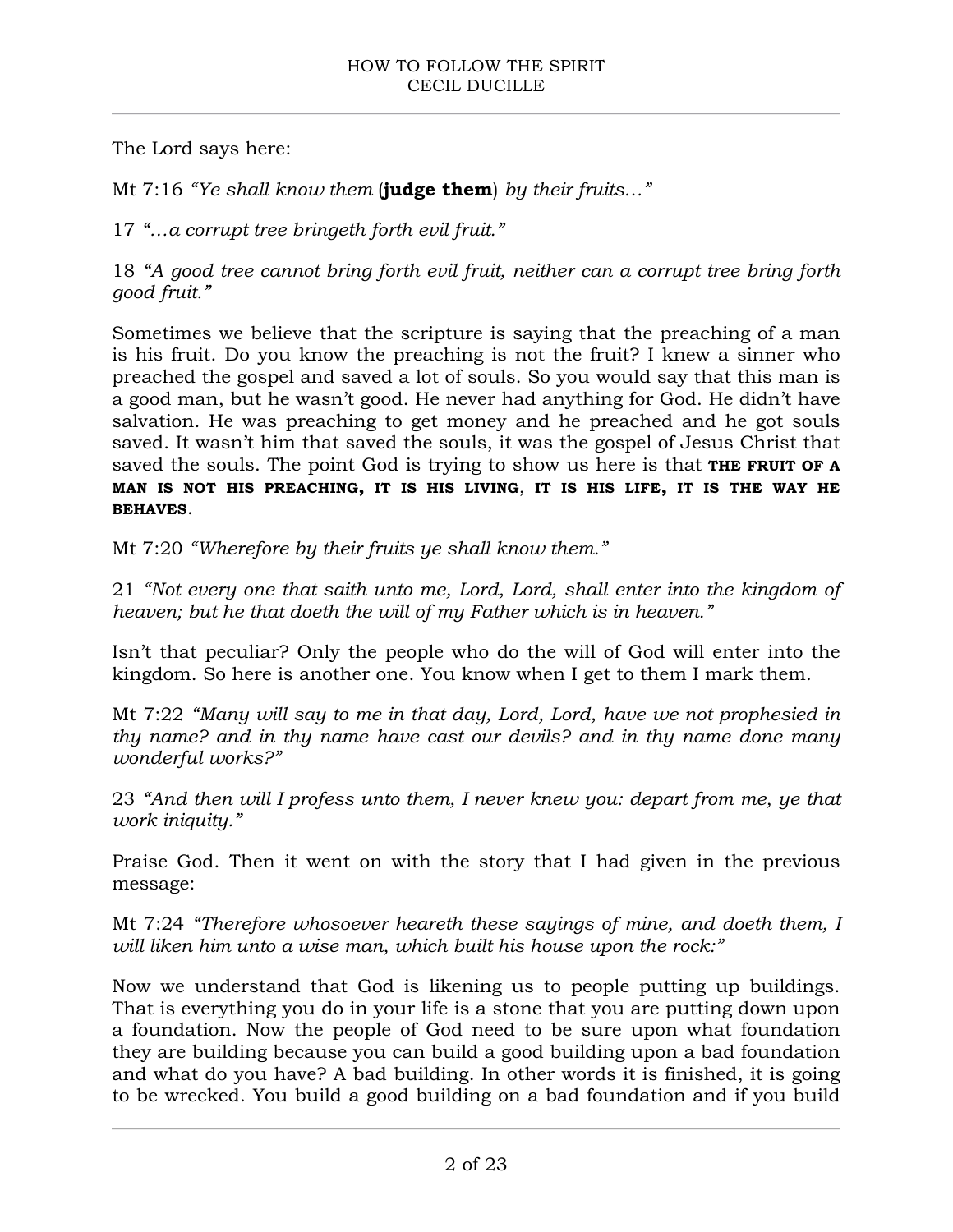a bad building on a good foundation it is still bad. Amen. What I am trying to say is that God is trying to help us to build on the right foundation and when we talk about the right foundation we mean you must have the right intention. Your motive must be right.

If you turn your Bibles to Isaiah Chapter 28 we see another story about building here, spiritual – verse 10:

Is 28:10 *"For precept must be upon precept, precept upon precept; line upon line, line upon line; here a little, and there a little:"*

Then he is going to give you the basis of the foundation.

11 *"For with stammering lips and another tongue will he speak to this people."*

12 *"To whom he said, This is the rest wherewith ye may cause the weary to rest; and this is the refreshing: yet they would not hear."*

Now we find that in the modern church an hierarchy is built, a foundation is built and on top of that foundation is another on and here the church has let's say a Bishop and on top of the Bishop you have the next one to the Bishop. In the different churches you call him differently. Okay, let's say you have a Pastor and then on top of that now you have the Deacon and then you have the Deaconess, etc., etc., etc,. Then of course in different churches you have different names, you might have down here a Pope, then that is a whole big thing going up there. Your foundation is built upon an order that is basically not divine order.

But divine order says that the church must have as its foundation Christ. Of course all of these will tell you that Christ is their foundation but the church itself must stand on its foundation of Christ. Between the congregation and Christ you have elders. Right. Now these elders are not bosses but this Pastor is the head of the local church and the Bishop is the head of the Pastor. So you find that this man rules the local church like a King rules a country or like the Governor rules or whatever – which according to the word of God is wrong because you see the word that God used that translated in the scripture as pastor is the word shepherd. In other words, there is no word called pastor in the Bible, the only word that is in the Bible is shepherd and they translate it pastor. But if either shepherd or pastor retained its ancient meaning then it would be right. Do you follow what I am saying? Then it would be right because it doesn't matter, words don't matter if I call the man shepherd or if I call the man Pastor and he is doing right he is right.

So it is by their fruits that we know them. What are they doing that is wrong? Instead of the shepherd being a co-shepherd with Jesus Christ working with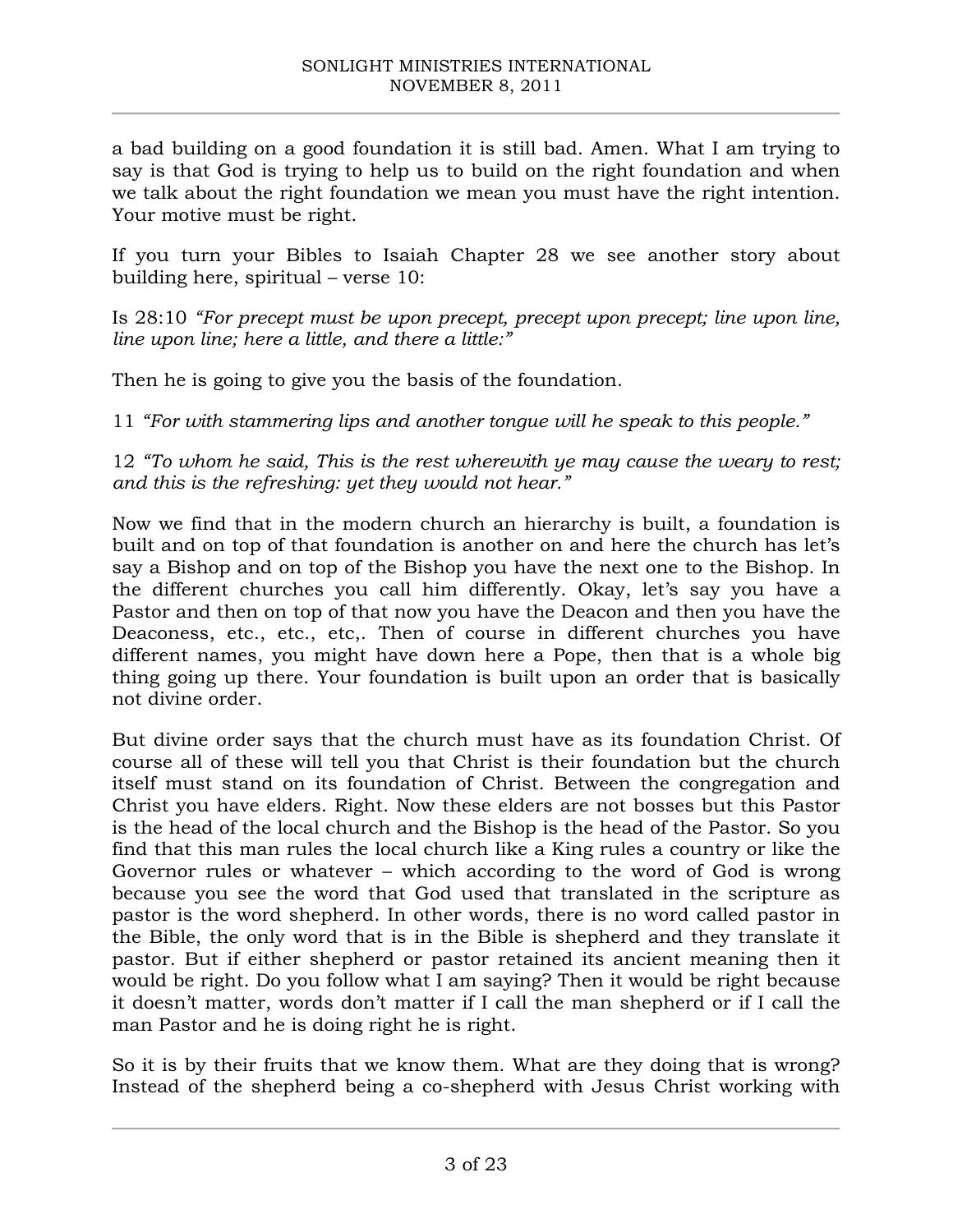Jesus Christ, he takes over the congregation as the boss, the Pastor. So this word when you think of **the**, that word is a wrong word. The only time you see that in the Bible is when it refers to Christ. You want to see it? Look at John Chapter 10 and you see the scripture saying "…*I am the good shepherd..*."

## Jn 10:11 *"I am the good shepherd…."*

If you look in the Greek you will see that the definite article is before the word shepherd. So it must be referring to Christ. Whenever you say "*the good shepherd*" you mean Jesus Christ. It is like in Spanish you say "el Señor" and "Señor" normally means "Mister So and So", but if you say *the*, if you put that *the* before it means God. When you say "el Señor" it means God, you mean "the great Señor". So it is the same that we have deliberately made this error in the English and we say "the Pastor". Don't you hear that commonly around? "The Pastor of the church is So and So…" If he is the Pastor of the church then he has taken away the church from Jesus Christ. Hallelujah.

You turn to Psalms and you take Chapter 23 and the first thing you notice, the first thing you notice in this chapter is *"The LORD is my shepherd;…"* You see they will not translate it "the Lord is my pastor" because if they translate it "the Lord is my pastor" then it is going to exclude the pastor of the church and it will give the brethren a feeling that they are not supposed to call this man the pastor. But the whole truth is that there is no different word for pastor and a different word for shepherd. The same word shepherd is the one they translate pastor. When we hear of shepherd, the shepherd in the church – who is a shepherd? A shepherd is one that is the example of the sheep. He goes before the sheep and gives an example. Remember the first thing we read was saying that the whole of Christianity by their fruits. (Mt 7:16, 20,) Let's take out the word fruits and put example. By their example you shall know them.

The Lord definitely says, "Brethren you had better know the people who labor among you." (1Th 5:12)

Know them whether they are saved or not. Know them whether it is psychology they are using on you or not.

"Oh sister So and So. Praise God. You are so nice and you are so wonderful…"

Go around and you must know whether it is real love, whether they are working on real love or it is only part of their job. Do you see what I mean? Scripture said:

Ps 23:1 *"The LORD is my shepherd; I shall not want."*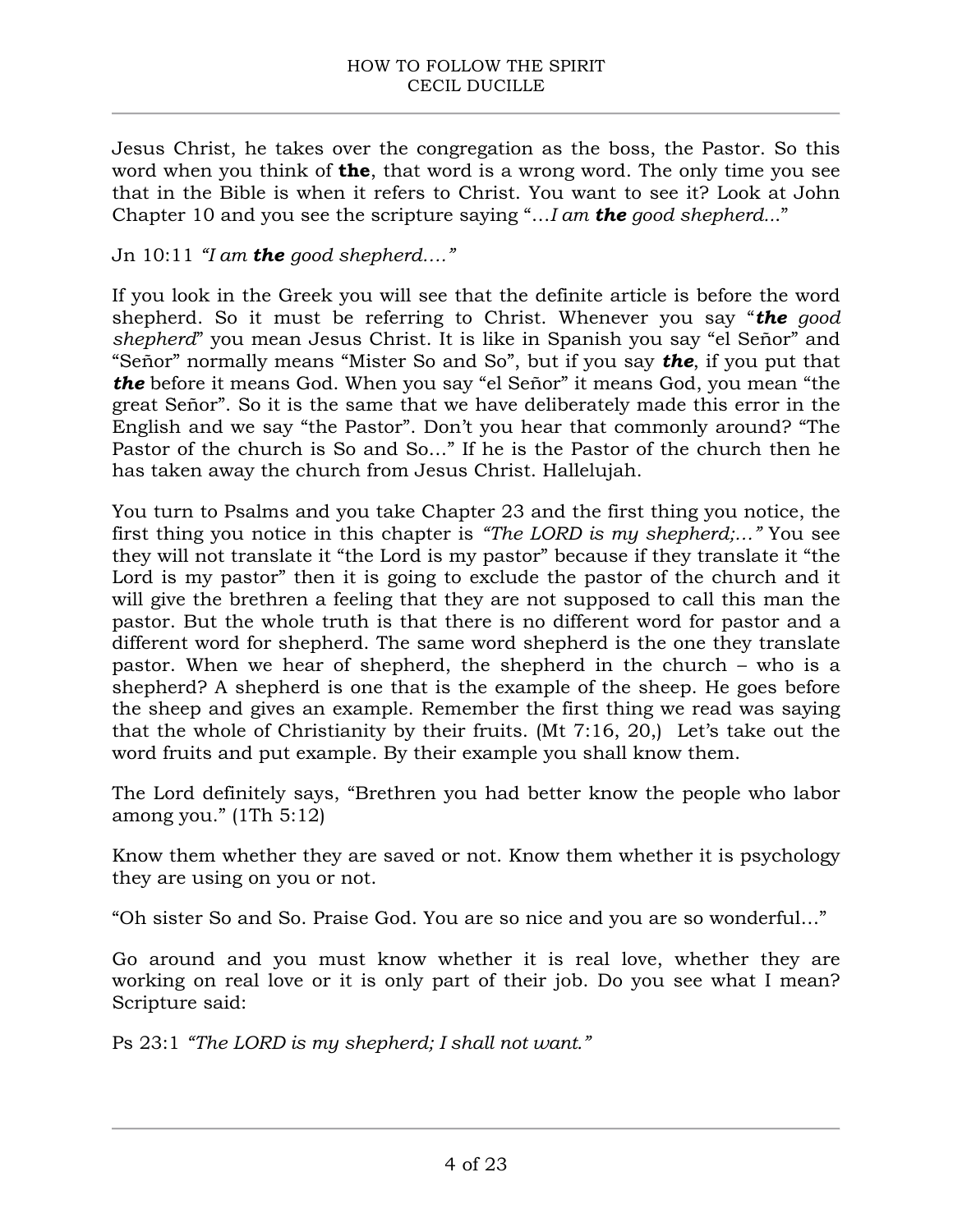I am going to show you something even a little more. Let's go into scriptures, let the scriptures do the talking for us tonight. Turn right back to Matthew 23rd Chapter, verse 8, Jesus says, Jesus now speaking:

Mt 23:8 *"But be not ye called Rabbi: for one is your Master, even Christ; and all ye are brethren."*

That means the brother elder is your brother, as well as the little brother or the little sister that just come in today or yesterday is your brother. Brother and Sister is the biggest most honorable word in the whole of the church that we call each other, "My brother in the Lord." Because you are saying that "I am brother with you through Jesus Christ." Nothing else. Immediately you say, "This is my brother, this is my sister", you are recognizing Jesus. So He says:

"Don't call anyone Rabbi, Master. But do you know something? In the Discipleship program if you have a disciple you must have a Master. Don't let them fool you, whether they call it Master or not they are calling it shepherd or whatever, you know. They have another name, what do you call it? One is the Disciple, who is the other one? But you see they shy away from calling themselves the Master but that is what they take claim, because if I am discipling you I am your Master unless I get you discipled to Jesus, then I am only the servant getting you on to Jesus. But there is no way that you can follow a man without having your eye on Jesus. In other words if you follow a man you are going to have to follow the Jesus in the man. When the man fails from Jesus you are responsible to put him back in order. Do you see what I mean?

We have had so much trouble in the church with this whole condition that it is necessary for you to address yourself to the situation before it happens in your midst. A lot of people are going around overthrowing a lot of churches by getting them to be disciple. Let me tell you something: the churches that run with a Pastor, they run more orderly and they have more people and they seem to be carrying on much better than we – but they are not.

You know, I am going to tell you some secrets. When Jesus called me He spent seven months talking to me personally, instructing me in the Bible. One of the greatest warnings that I have standing up in my life is the warning about the church – not to take over and to rule the church. When I started out first I didn't know how not to. Did you hear that? I didn't know how not to. Right? I would let them lead the song service, but I would be this and I would be the kingpin and they would call me any hours of the night to come and to pray for sister So and So. I had to do this and I had to do that and nobody would do anything "except elder comes", you see. I tried every way to wean them and couldn't wean them. I didn't have the kind of sense that I have now.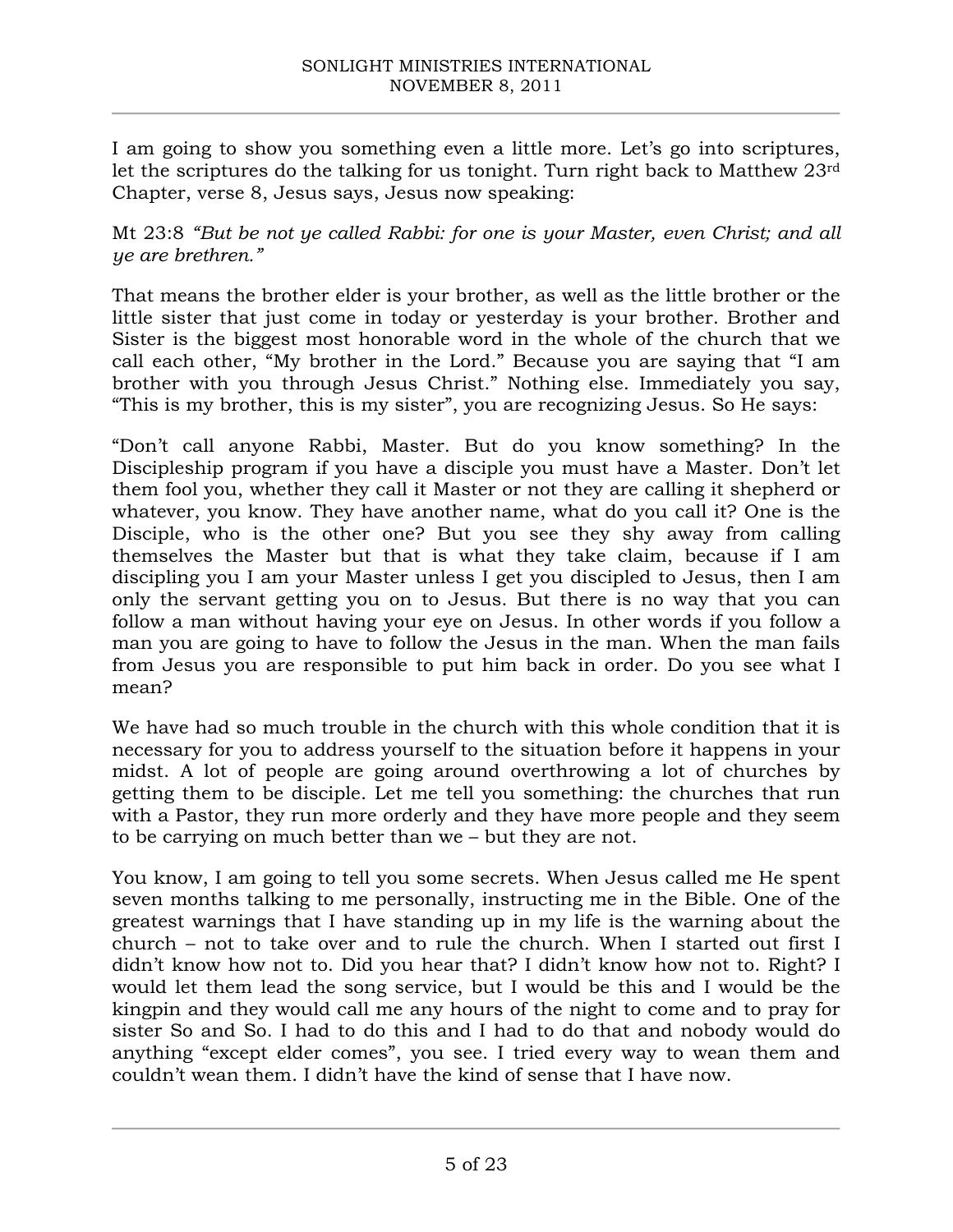Eventually God blessed us. Do you know what He did? He smashed the whole thing. That was the greatest blessing we ever received. God gave us an instruction and we could not carry it out because we did not have the knowledge or the understanding of how to carry it out. I'm telling you there are many good men right now who are in the position of Pastors because they don't know any other way and God is waiting on us to show them.

You see a rebellion is when you deliberately go against the instruction that you have received from the head. That is what we call a rebellion. It can be very orderly, a rebellion can be very orderly. If I come in here now and I am telling all of you what to do and all of you are obeying me then if I am rebelling against Jesus Christ it is a very orderly rebellion for everybody is going together. It is like a revolution, these revolutionaries: they are under a leader; they are under a head; they are obedient; they are soldiers. You know what I mean, but they are revolutionists. So we are talking here about Jesus instructing the church.

Let's go on to the next story in verse 9:

Mt 23:9 *"And call no man your father upon the earth: for one is your Father, which is in heaven."*

Did God mean to say, "Son that you mustn't call your daddy your father?" No sir. Even you know that. He didn't mean the natural, He meant the spiritual. So when a man is in a position where he is called Father So and So and Father So and So – you become guilty every time you call a Catholic Priest Father. Oh yes, because the Bible said you must not call him father.

You ought to see some of the Charismatic circles where they are calling: "And now we will have the message from Father So and So and Father So and So." And he comes up with his collar and he begins to give the message. It is against God, it is contrary to scripture and I won't do it and I don't agree to you to do it either.

Mt 23:9 *"…call no man your father…"*

Let's go again, verse 10:

Mt 23:10 *"Neither be ye called masters: for one is your Master, even Christ."*

Praise be to God. So there is an order in God's business which God instructs His brethren to "do so" and "do so" and "do so" and "be careful". One of the things that I got in my soul, I tell you the thing stands up before me, I could not do it if I wanted to. I cannot be a Pastor of a church and I cannot work with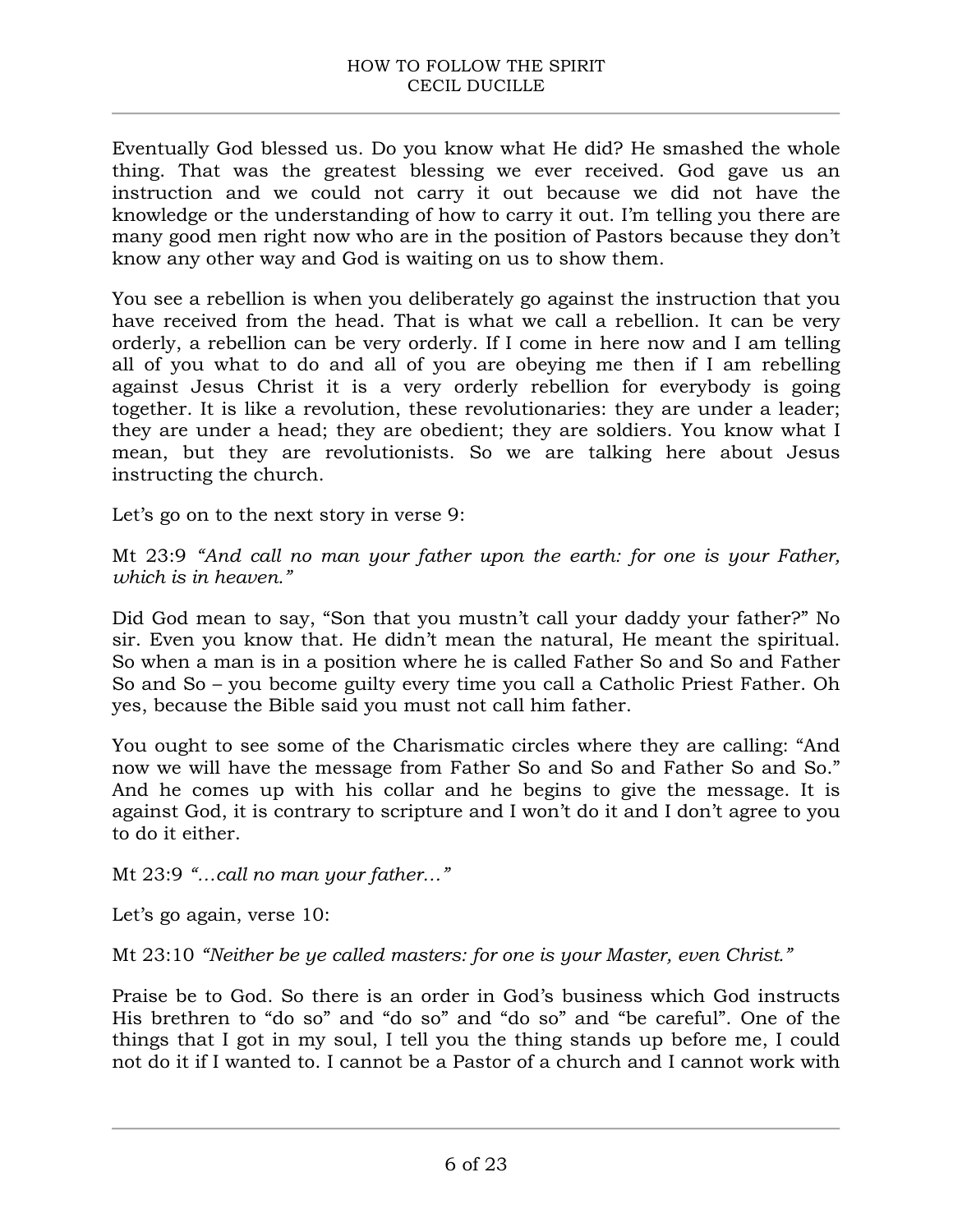those who are Pastors of churches because they are in an unscriptural position and God is at this time trying to bring the church back in order.

You come to this one they call Deacon. What is that? No such word in the Bible. Ok brothers, let me show you it in Timothy. I still say there is no such word in the Bible and I say categorically and if somebody will find that scripture in Timothy I will show you that there is no such word in the Bible. It is something coined by translation and put in there to make you believe that there is a hierarchy that God set up a hierarchy with this one above the other one and you have a low minister and you have a high minister and whatever else.

1Tim 3:10 *"And let these also first be proved; then let them use the office of a deacon, being found blameless."*

"Let them be proved and let them be found blameless." Those of you who have your Greek Interlinear just turn around there to 1st Timothy Chapter 3 and verse 10. Does anybody have another translation? Only King James here?

"I have:"

*New International Reader's Version* 

1Ti 3:8 *"Deacons also must be worthy of respect. They must be honest and true. They must not drink too much wine. They must not try to get money by cheating people."* (NIRV)

All right, verse 8.

*King James Version*

1Ti 3:8 *"Likewise must the deacons be grave, not double tongued, not given to much wine, not greedy of filthy lucre;"* (KJV)

Let me see what the *New International Version* says.

*New International Version*

1Ti 3:8 *"In the same way, deacons are to be worthy of respect, sincere, not indulging in much wine, and not pursuing dishonest gain."* (NIV)

*Amplified Version*

1Ti 3:8 *"In like manner the deacons [must be] worthy of respect, not shifty and double-talkers but sincere in what they say, not given to much wine, not greedy*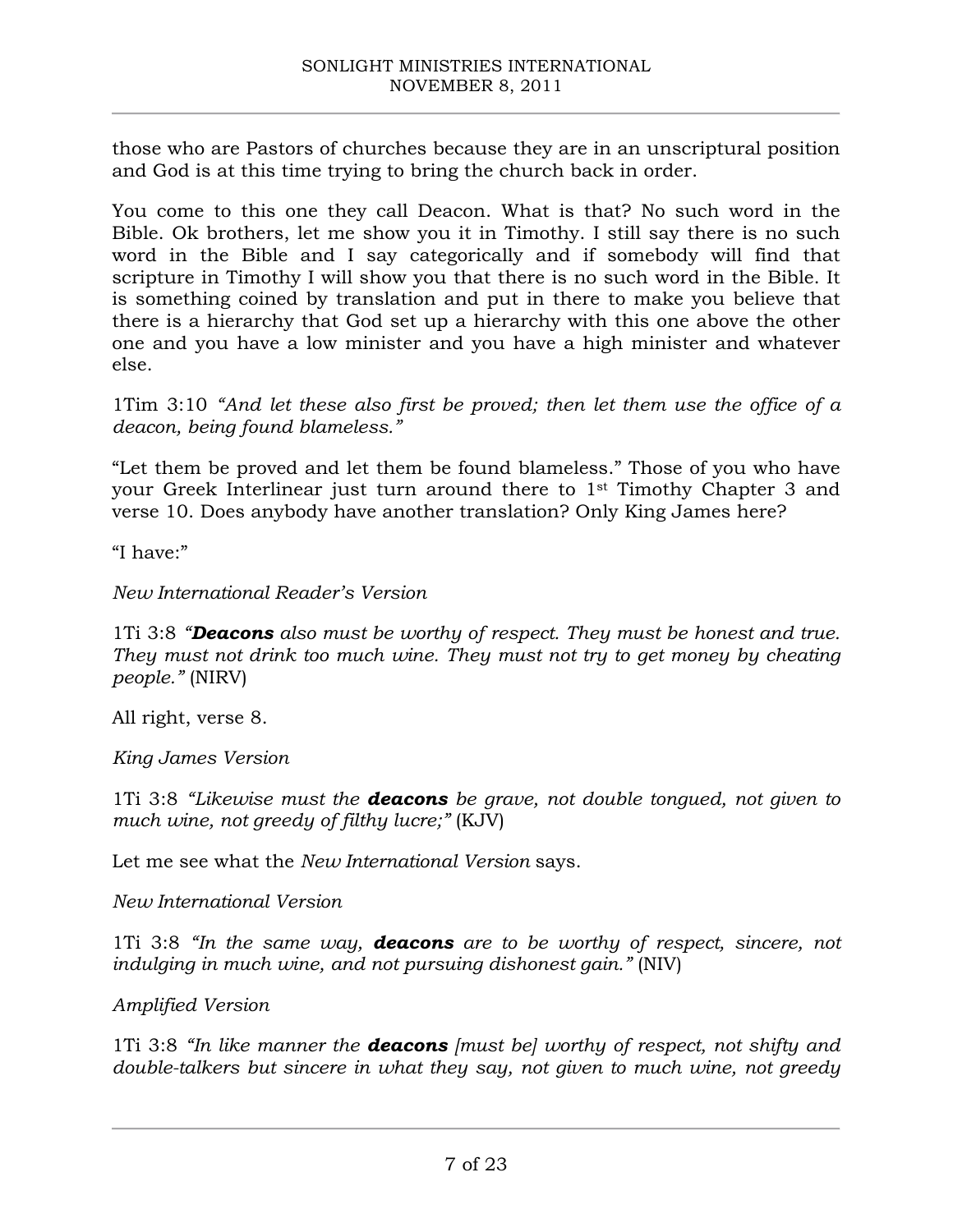*for base gain [craving wealth and resorting to ignoble and dishonest methods of getting it]."* (AMP)

It says deacons. That word is oversight, if any one wants to be overseer, if anyone cares to oversee.

## *American Standard Version*

1Ti 3:8 *"Deacons in like manner must be grave, not double-tongued, not given to much wine, not greedy of filthy lucre;"* (ASV)

Verse 1 and 2 speak of the bishop - <episcope> meaning to oversee.

Anyhow, let me give you the point that I am driving at. The word that they have there for deacon is the same word for minister and the same word for servant. That the word has no such meaning as "deacon", but the word <diakonos> from this chapter here:

1Ti 3:10 *"And let these also first be proved; then let them use the office of a deacon,* <diakoneo> *being found blameless."*

1Ti 3:8 *"Likewise must the deacons* <diakonos> *be grave, not doubletongued, not given to much wine, not greedy of filthy lucre;"*

<diakonon> and the meaning of that is servant. Now any kind of servant is a <diakonon>. A servant work in your yard the servant, any servant so that in the Greek the word for servant is <diakonon>. So when the scripture speaks of a servant of God it never speaks of rank of a high class servant and a low class servant. All it speaks of is that when a minister is appointed first in the church that he should be allowed to use the office. That is a young minister should be allowed to use the office of a minister until he proves himself. That is what it says, but it never said anything about a deacon. There is no such word deacon. <diakonon> doesn't mean deacon it means servant.

So the same word is used for minister but one place they translate it minister, the other place they translate it servant and when it came to the woman do you know what they translated? Deaconess. Some books say deaconess, but some of the translations say "she was sent to look after tables, teaching the work in the kitchen." The scripture definitely said "she is a servant of God." A servant of God, Paul was sending a servant of God from one part of the country clean across to the other country to go and to clean the tables. But you see how they built up? They built up a hierarchy and they made a bishop up there a high man and the made this one over here and they made the other one. So after they do that they paved the way to have a Pope. They paved the way to have a Pope and do you know that all these churches that are saying they are against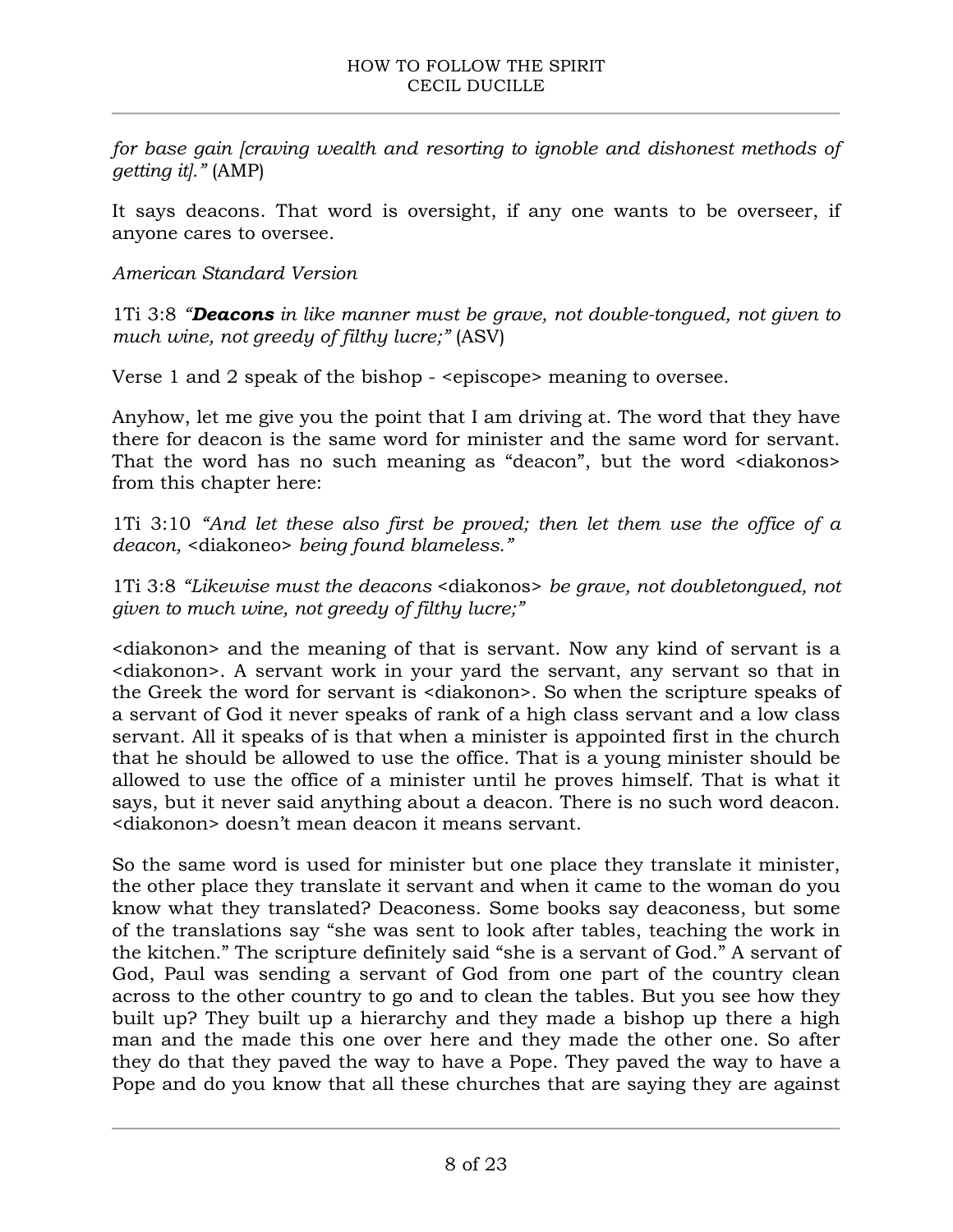the Catholics because the Catholic Church has a Pope – each of them has a Pope. I always say, "I prefer to deal with a big Pope rather than a small one," because you get more trouble with the small Pope.

What we are driving at tonight is that to have, to grow in Christ you must be built upon the foundation that Christ puts. You cannot grow in Christ upon the wrong foundation.

Somebody says, "Oh well, I am staying in my Catholic Church and the Lord is blessing me and so on, so on, so on…"

I say, "Well, if you feel like staying in there you better stay," because I know they are not growing.

Anytime you start growing you cannot remain on the wrong foundation because a wrong foundation, a rotten foundation, God says, "When the storm comes and when the flood comes the house will fall."

Now if we are going to understand what we are talking about then we will not be looking for any Pastors in our local congregation. Do you know something? You will never grow further than the Pastor. You cannot. How could you? Which Pastor is going to allow you to grow in the Spirit more than he? Then you take over the church. No sir. The Pastor will not allow you.

I remember one dear sister, precious saint of God. She got baptized in the Holy Ghost and she was in I think it was a Methodist Church and she said, "Well God called me here to stay here and to bless this church."

So she stayed in her church and was really blessing the church. Hallelujah.

But you see, one Sunday morning the Pastor got right up without any warning and he pointed to her down there and he said, "Sister So and So is a disease."

She was shocked. I don't know how she survived. It seemed like that would have probably given her a heart attack.

He said, "She is a disease."

And she sat down there looking and he said, "I don't want you in here. I want you out of this church."

She just began to bawl and picked up her books and left. That was a blessing for her you see. The point is that she was building on the wrong foundation. If you got people saved and baptized in the Holy Ghost there what would you do with them? You watch what is happening to the Charismatic move, most of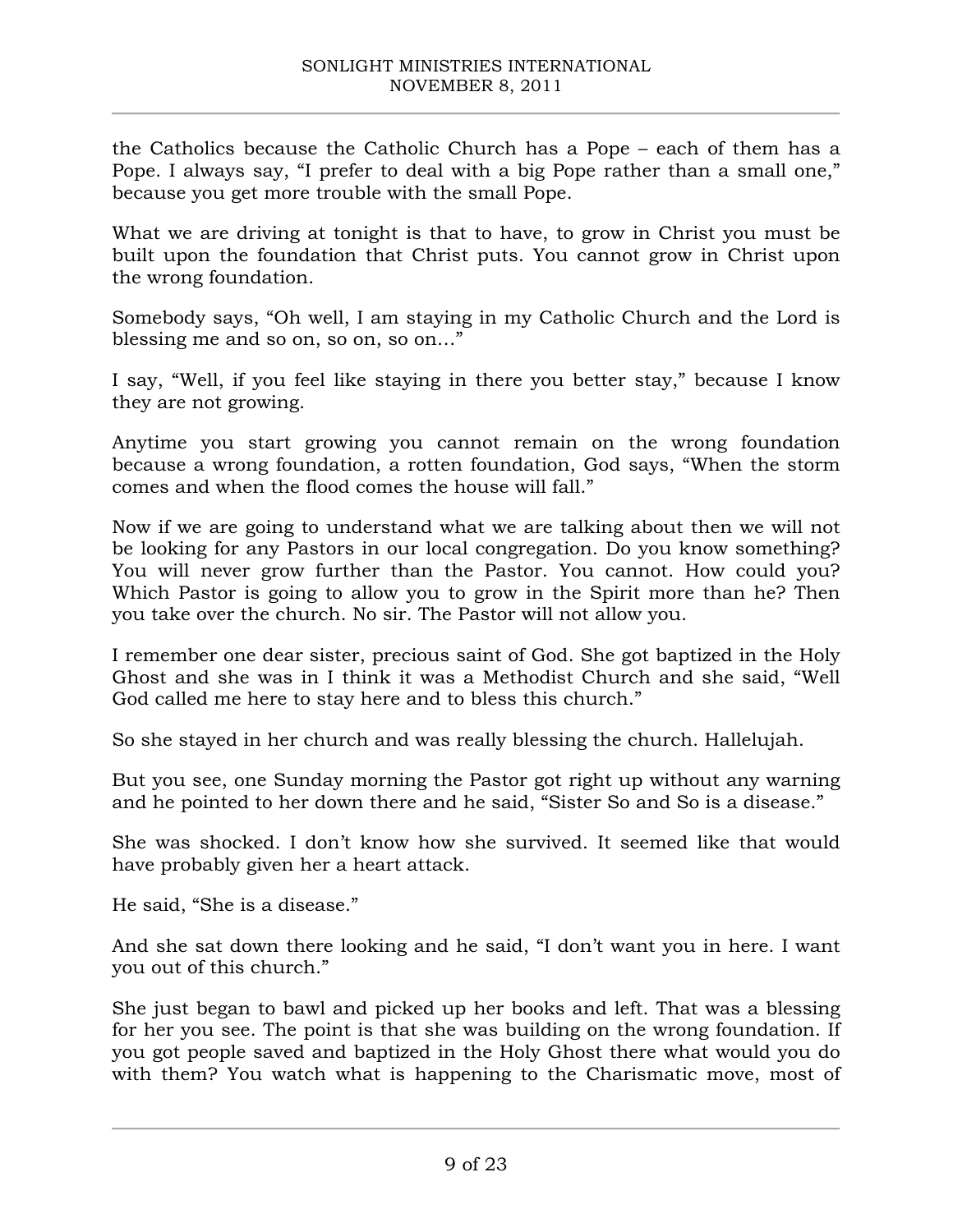them are falling right back into the church system. Why? They have no teaching, no foundation, you see.

When you come into Jesus Christ and you accept Jesus as your personal Saviour – we call it "justification". We call it "justification". On top of justification, that is you know now that your sins are forgiven. The next step that you must take is to know that you are baptized in the Holy Ghost. Baptism, let's say baptism in water. Next step is baptism in the Holy Spirit. Next step, you are getting into trouble now. Don't you see you can't go any further? How are you going to be baptized into Christ if you are a good Catholic? Or a Lutheran? Or a Baptist? Or a Methodist? You cannot. You cannot, because do you know what baptism into Christ means? That Christ is now my Head. I cannot any longer take orders from Rome or from Springfield, or from wherever. I have to now take orders from Jesus. Do you hear me? Where is the orders from Jesus coming from? Remember now we go back to the tabernacle – you have the table of showbread, you have the candlestick which represents the church with Jesus Christ walking in the church so you become a part of a new church. This church is the body of Christ and as a member of the body of Christ you don't set down your name here or there, but as a member of the body of Christ you have a certain amount of duty bound towards the body of Christ that is Christ, God's business.

- 1. Justification
- 2. Baptism in water
- 3. Baptism in the Holy Spirit
- 4. Baptism in Christ

You begin to pay your tithes, tithes to the body of Christ. Your tithes to the body of Christ mean right where you are being fed you must pay your tithes to where you are being fed to strengthen the local work. Tithes is for the local church to strengthen the local church. If you people here are not paying tithes you might as well begin to confess before God and repent and start put your tithes together. If you don't have a church, three of four of you put your tithes together and pray to God as to what to do to help the work of God in your midst, because this is righteousness. Abraham paid tithes. Have you got your magazine (*The Omega Message*) for this month yet? Anybody? Is the Post Office letting us down? Well that is what it talks about, so you take particular note of the magazine this month telling you about paying your tithes to the local church to strengthen God's work and to increase your prosperity because that is not the main point. If you pay tithes to increase your prosperity then you are a carnal Christian and your tithes are not acceptable before God. You must only pay tithes to increase God's work and then you get increase yourself which is the fringe benefit. Amen. Okay, so you begin to pay your tithes to the body of Christ. Then after you pay your tithes to the body of Christ you have, you begin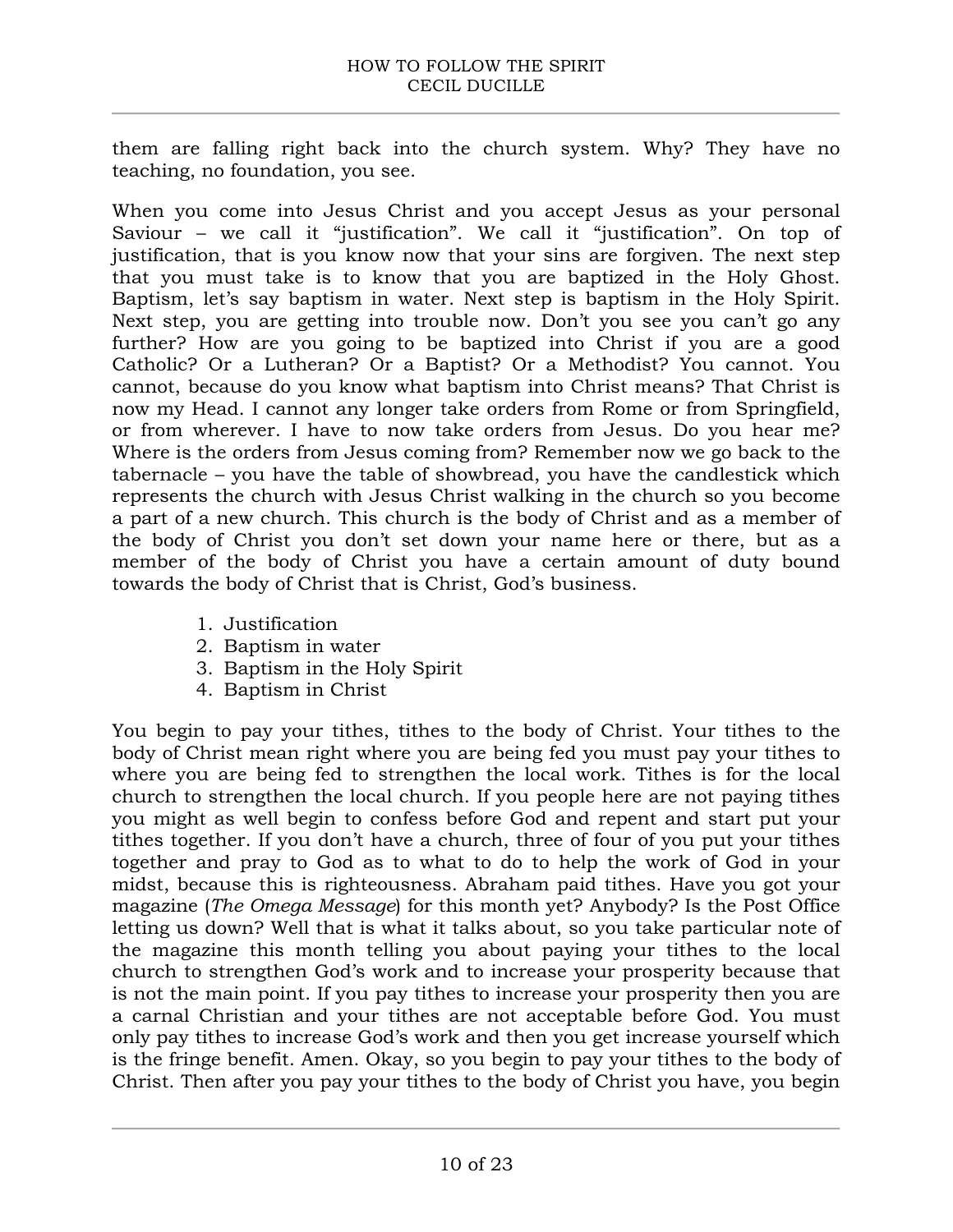to receive different kinds of strength from the body of Christ. You begin to receive from the apostles, from the prophets, from the evangelists and from the shepherds and from the teachers. But these are not man-made people, ministries, these are God-sent ministries.

So when you begin to read papers that are telling you that God made the Devil so that he might tempt you – you tear those up and get your name off those lists and stop the destruction from coming into your house. Oh yes. When you begin to get papers that start to tell you all about ultimate reconciliation you destroy them and throw them away and you begin to feed from the right vein in God because God has provided feeding for you and deliverance for you and blessings for you and Jesus is your Pastor. Do you follow what I am saying? So the Pastor business must cease.

- 1. Justification
- 2. Baptism in water
- 3. Baptism in the Holy Spirit
- 4. Baptism in Christ

Then you see I stopped at the fourth move because the fourth move is taking you into a body and you become a part of a great world-wide movement. You might not have an organization in your area, you might not have a group in your area. But you know what happens? There are people in your area who are just like you. You meet people in the shopping centers, on the streets, all over, people, people, people. That is your problem now. That is your business. People become your business because people belong to God and once you belong to God brother – you belong to me. Some will reject you, some who belong to God will reject you because they don't belong to Christ.

"Isn't God and Christ the same?"

Oh yes, but there is a difference in belonging. Can you read that? Let me run that over. When you accept Jesus as your Saviour who do you belong to? At justification whom do you belong to? You belong to God. God and Jesus, you belong to them. But as you go on, as you go on, you begin to do the will of the Father by doing, by living. Right? So you can start off here and stop here and won't go any further – you are not doing the will of the Father. Remember we read it a while ago? Some of you weren't here? We read it in Matthew 7.

Mt 7:21 *"Not every one that saith unto me, Lord, Lord, shall enter into the kingdom of heaven; but he that doeth the will of my Father which is in heaven."*

Praise God. I want you to hear that. I want you to hear it, I want you to see.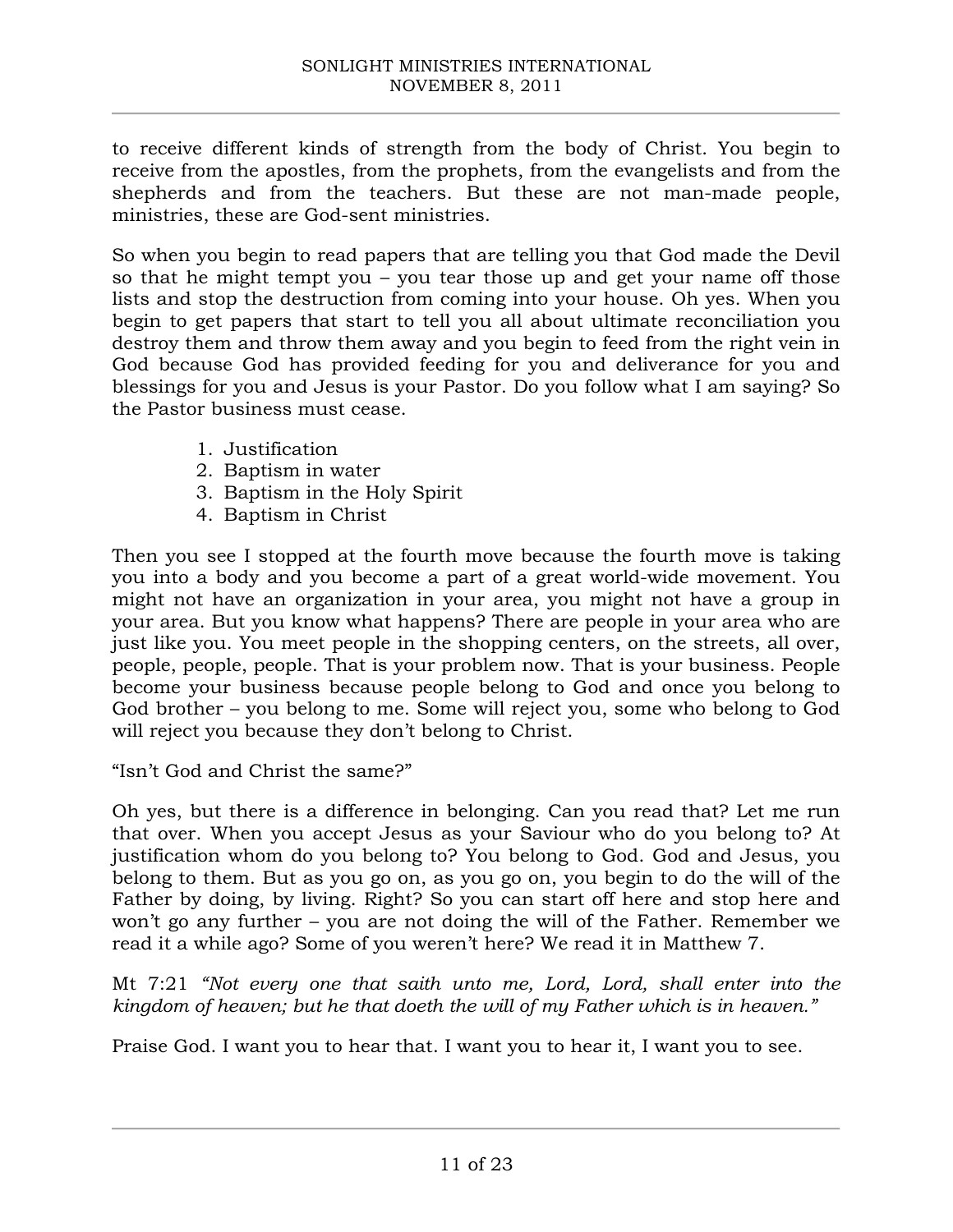Mt 7:21 *"Not every one that saith unto me, Lord, Lord, shall enter into the kingdom of heaven; but he that doeth the will of the Father (he who enters into* Christ)...*."*

We are talking about the baptism into a spiritual body, a spiritual body. Remember we are not talking about Christ coming into you. Hear me? Because Christ, when does Christ comes into the believer? Can anyone tell me when does Christ enters into the believer? At the baptism of the Holy Ghost. Amen. Because Christ entered into His kingdom at Pentecost. Do you remember that? If everybody don't remember that say "no". You don't remember that? Let's check it out.

Get Matthew 16 and verse 28:

Mt 16:28 *"Verily I say unto you, There be some standing here, which shall not taste of death, till they see the Son of man coming in his kingdom."*

"Some standing here" Jesus said, "that shall not taste of death until they see the Son of man coming" where? "In His kingdom."

Now if you take Luke 17 and 21:

Lu 17:21 *"Neither shall they say, Lo here! or, lo there! for, behold, the kingdom of God is within you."*

Okay, put the two verses together now and what you glean from Lu 17:21 and read Matthew 16:28 for me and tell me what it says?

Lu 17:21 *"Neither shall they say, Lo here! or, lo there! for, behold, the kingdom of God is within you."*

Mt 16:28 *"Verily I say unto you, There be some* (of you) *standing here, which shall not taste of death, till they see the Son of man coming in his kingdom*  **(until you see Jesus Christ coming within the human being)***."* 

If the kingdom of God is within you then it is the coming within that He is talking about. Don't you understand? So therefore at Pentecost the scripture was fulfilled where they saw the Holy Ghost coming in you. Now if you are spirit, soul and body and Jesus Christ began to come in humanity at Pentecost then I say that the Holy Ghost came in our spirits at Pentecost.

"But then brother duCille, didn't you say it was Jesus coming? Than how you say the Holy Ghost came?"

Can you understand me? I'm not getting your full attention. Praise God. Amen. Now how come I say the Holy Ghost came into us and then I said Jesus? Do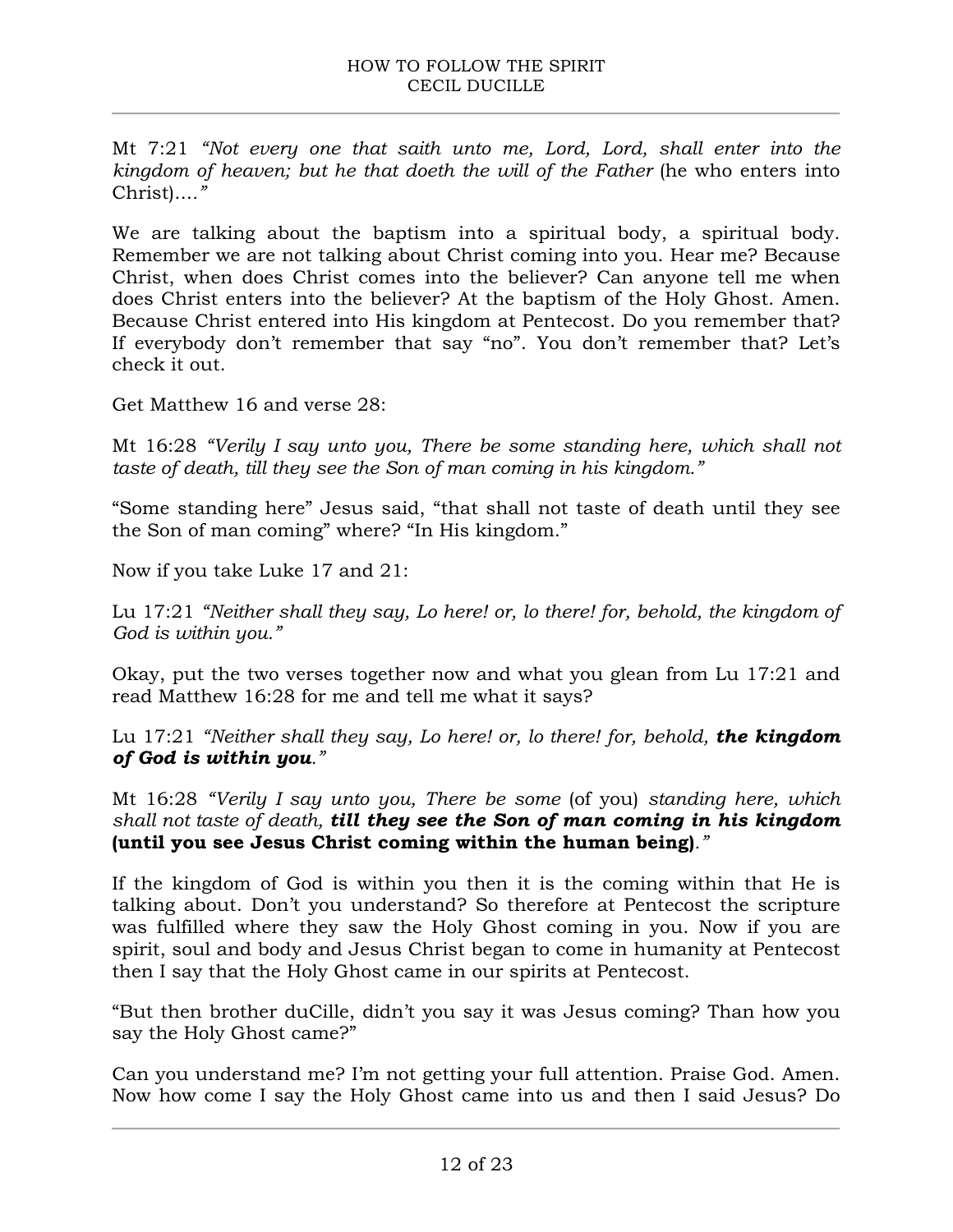you know who the Holy Ghost is? The Holy Ghost is Jesus. Look here – that is the Holy Ghost out there, that is a circle, but inside of the Holy Ghost, Who is it in there? Christ. Who is inside of Christ? The Father.



So whenever you see one part of the Godhead, all three is in there. So Jesus Christ was the Godhead bodily: He was Son, Father and Holy Ghost. (Col 2:9) Because He manifested the Holy Ghost but He was the Son and He said the Father is within Me. (Jn 14:10-11) If you see Father you see Father, Son and Holy Ghost.

You can't divide God. It is like my looking at brother Gordon's body and saying, "That is only his body."

I am only seeing his body but his spirit and soul is somewhere in there. If I ever saw his spirit I knew that his body was there also because unless he is spirited out you know. Praise God.

The scripture said, Jesus said, "The Father is within Me." (Jn 14:10-11) He speaks of the Holy Ghost and He speaks of the Holy Ghost being sent by Him you see. So you see then when you receive the Holy Ghost you really receive the Godhead. But the One Who is operating in front on your soul is the Holy Ghost. You know why don't you? The Father couldn't come into you your soul just like that – He would blow your circuits. Amen. Too much power. So the Father then is there and the Son is there but what is He doing? He is trying to get into this area (the soul). So all God working on your mind and on your this and that and your emotions – He is trying to get into your soul area to live in there like how He lives in the Spirit.

The brothers asked Jesus to teach us how to pray and Jesus said, "You pray that what is happening in the spirit might happen in your soul."

Mt 6:10 *"Thy kingdom come. They will be done in earth, as it is in heaven."*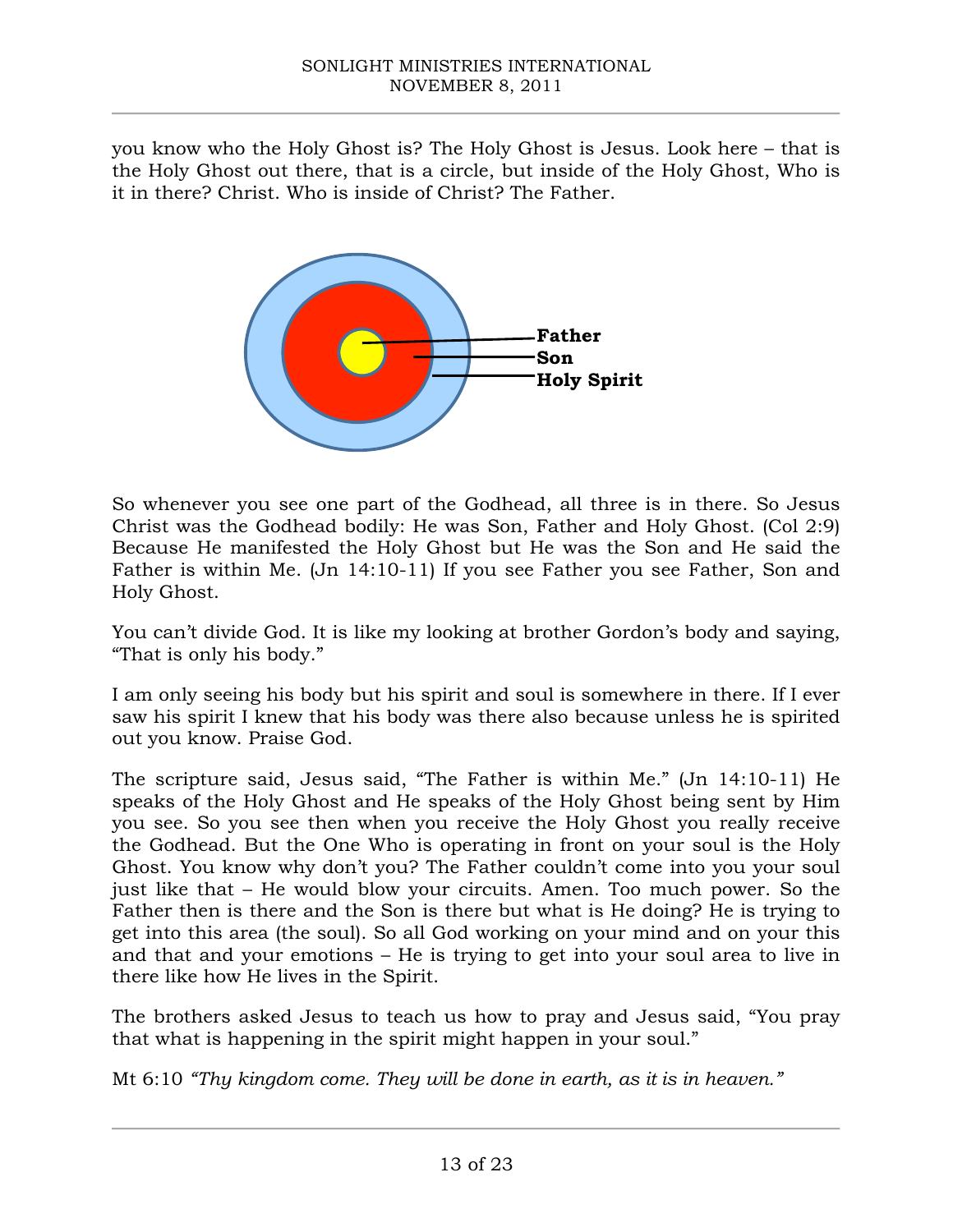So you can well understand that when Christ gets into us, Christ gets into us in order to get us into Christ. For you to be **in Christ** it means that you have surrendered your will to Christ, that Christ is your Head, your King. How many Christians you know who have Christ as their King?

I'll tell you something, it was a long time after I became a Christian before I even understood how to make Christ my King. I used to go off and feel that I have the authority to do and so I would go off and do my thing and do everything, you know. One time I even made a picnic with gambling and everything to get money for the church. It was real Catholic. Oh yes.

You see you don't know how unless you are taught how to make Christ your King. Do you know one of the smallest ways to do it? Just don't make any decisions until you hear from God whether it is God's will. If you are going to move this chair and you feel a little funny feeling inside – hold back. You see. If the door look closed hold back. Go back to Christ and say, "You…" So you treat Him as a King. You pay Him homage, you pay Him proper respect. Do you understand what I am saying? I believe some of us pay our Pastor's more respect than we pay Jesus Christ. That is why I am saying that the Pastor is standing in the place of Jesus. But in the Catholic Church the Pope says that "he is in the place of Jesus". Do you understand that? He says so. The Pastors would tell you, "No, no, no," but yet he is – because if he is the mediator between you and Jesus Christ and if he is your shepherd, then he is usurping the position of Jesus.

So I want you to understand very, very, very clearly that the position of the church, the thing that we are dealing with is causing you not to grow in the Spirit, those that have the Pastors because I know that the Pastors are telling the people, telling all the people that they should have a Pastor. Do you understand?

"Who is your Pastor?"

"Jesus!"

You know, it makes a lot of trouble. I have seen it make a lot of trouble.

So if you understand that principle you will understand talking about being founded on a proper foundation. It does not necessarily mean what some people call a foundation because the foundation that you are on is the apostles and prophets that Jesus Christ put in the earth and you have to recognize them and feed at their table. (Eph 2:20) Do you follow what I am saying?

So when you get into Christ is after you obey the Holy Ghost. The scripture is in John 14.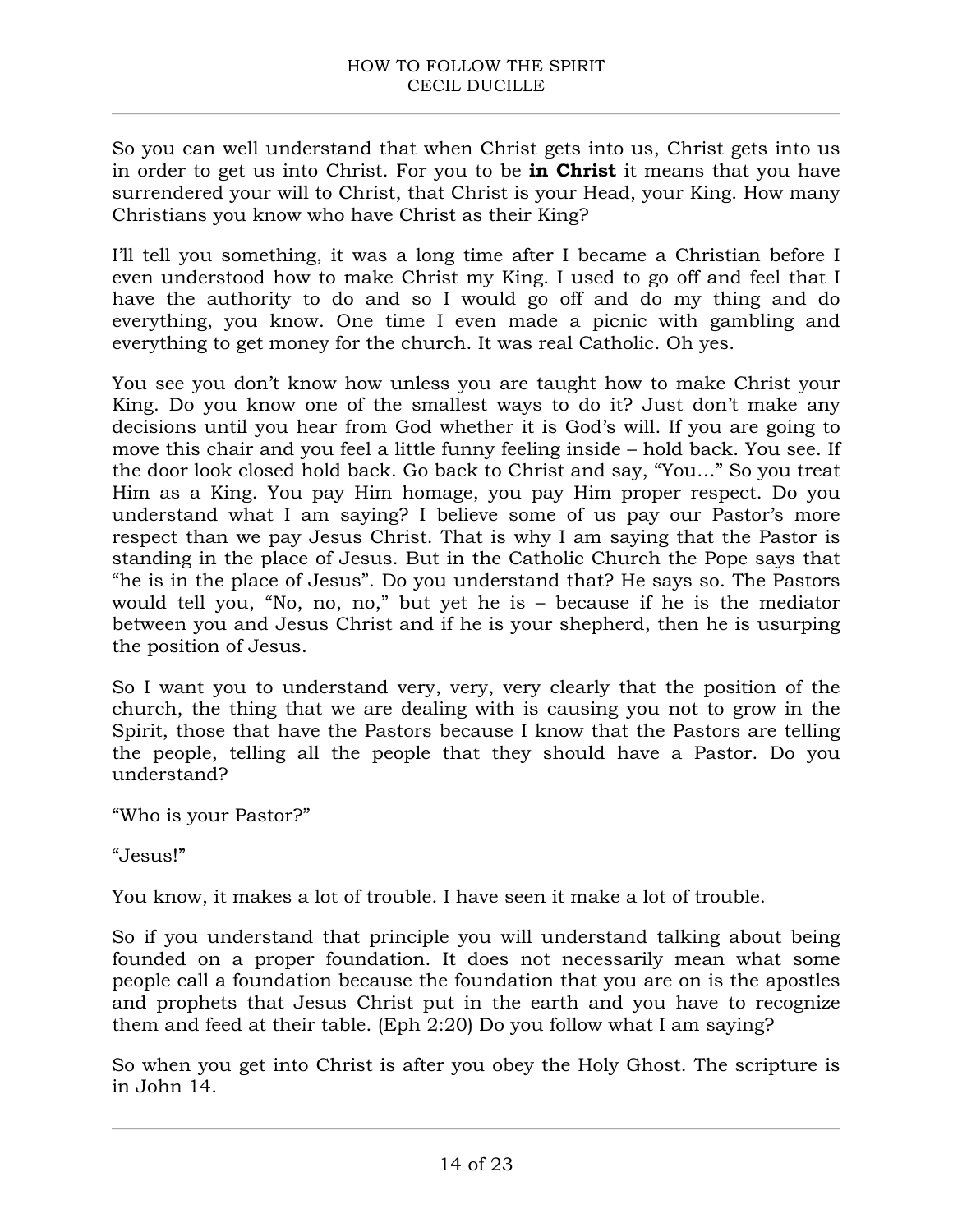Jn 14:23 *"Jesus answered and said unto him, If a man love me, he will keep my words: and my Father will love him, and we will come unto him, and make our abode with* (within) *him."*

Yes. You can take the *with* and put *within*.

Jn 14:23 *"… If a man love me..."*

Means to say if you obey the Lord then God is going to come in, come in He said and make His abode in you and not only Jesus but Jesus and the Father. Do you know why? Because you have the Holy Ghost here (in your spirit) and you get Jesus and the Father, Christ here (in your soul) and anywhere you see Christ the Father is in Him. So Christ is supposed to dwell in your soul and Christ dwelling in your soul becomes the Master, the Head, the Boss, the Leader and He tells you what to do. That is marvelous because I am telling you, we don't know what to do sometimes. I'm telling you we really want Christ Jesus to tell us what to do and this is what God is saying that Christ will come in and WE will make our abode with you.

What then, what foundation you need to do that? Obedience to Christ. Obedience to Christ. I want you really to see this.

But then you said, "Okay, where is Christ that I may obey Him?"

"I would like to see Him."

Or, "I would like Him to write out:  $1 - 2 - 3 - 4 - 5$  for the day and then I just jump to it and obey Him."

It is not that easy. He wouldn't make it that easy for you because He doesn't want you to be a robot. If He just write out  $1 - 2 - 3 - 4 - 5 - 6 - 7 - 8 - 9 - 10$ for the day. This is what you need to do - then you would become ma beautiful robot and you would just do what you know Christ wants you to do and you would be just perfect. But that is not it – He wants you to become obedient, for something in you to change so that it is so tuned to Christ that when the enemy come you won't even pick it up. You won't pick up Satan on your wave length, you will just pick up Jesus Christ and you will do what Jesus wants you to do. Do you think that is possible? It is possible.

I remember one night, one morning early morning the Devil came to me and it was one of the hardest lickings that I ever got in my life. I heard this knocking. "Knock-Knock-Knock-Knock" on my bed head. I got up at three o'clock to pray, I was on my knees ready to pray when I heard this knocking. "Knock-Knock-Knock-Knock" and so I normally you get frightened. Right? This room was dark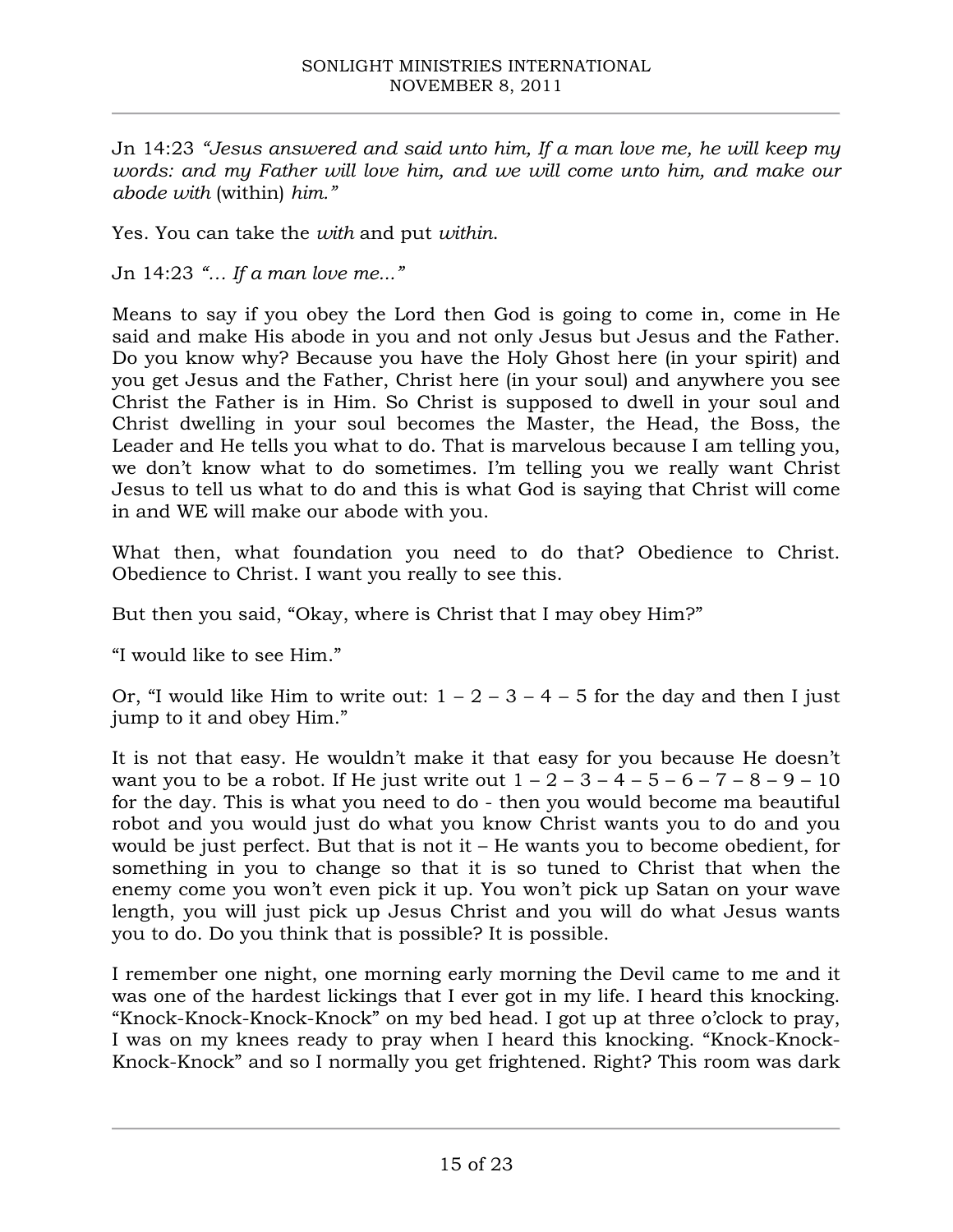and with this knocking I got frightened. So this thing began to talk from my bed.

It said, "My son…"

It sounded to me just like Jesus. I was completely taken in and the instructions that he was giving me was instructions that would have torn us apart, but I thought it was Jesus. I jumped up, grabbed my pen to write down the instruction when a voice cried out in the room:

"SATAN YOU ARE A LIAR FROM THE BEGINNING!"

And he took off. Now I was indignant with the Lord.

I said, "My God, how could You do me that? How could you allow the Devil to come and talk to me?"

In just His usual calm and quiet way He said, "But you have been talking to him for half an hour."

All of a sudden the whole picture came to me. Something was wrong with me basically because I was able to sit down and talk with the Devil for half an hour. That is I had something in me that was for the Devil. In other words if some devil comes and starts talking to you it should hurt you deep down. You shouldn't be able to sit down and listen to him unless you are on the same wavelength with him, unless you have some wrong thinking, some wrong thing inside of you you cannot listen and sit down and listen to the Devil for half an hour.

I realized that my thoughts were impure and all my thoughts (I tell you how impure they were,) all I wanted was to be a good Pastor. That was the impure thought. The impure thoughts went so far that I wanted to get all of this information about the people who I was ministering to so that I could go up and say, "Well you are so and so and you are so and so and the Lord says you better put your ways right and the Lord says…" Do you see what I mean? That is all I wanted and I would have been exalted in the congregation as a great Pastor. God thought that serious enough to allow the Devil to come and deceive me, but He bailed me out of course.

I am saying this to let you understand that whatever is wrong inside of us that that is what is preventing Jesus Christ from taking over. We said, "O Lord, let Your kingdom come in me. Let the Christ take over my mind." Yet we rush off immediately to use our brain and to use our mind upon something where we should have said, "God, what do You want?" Amen.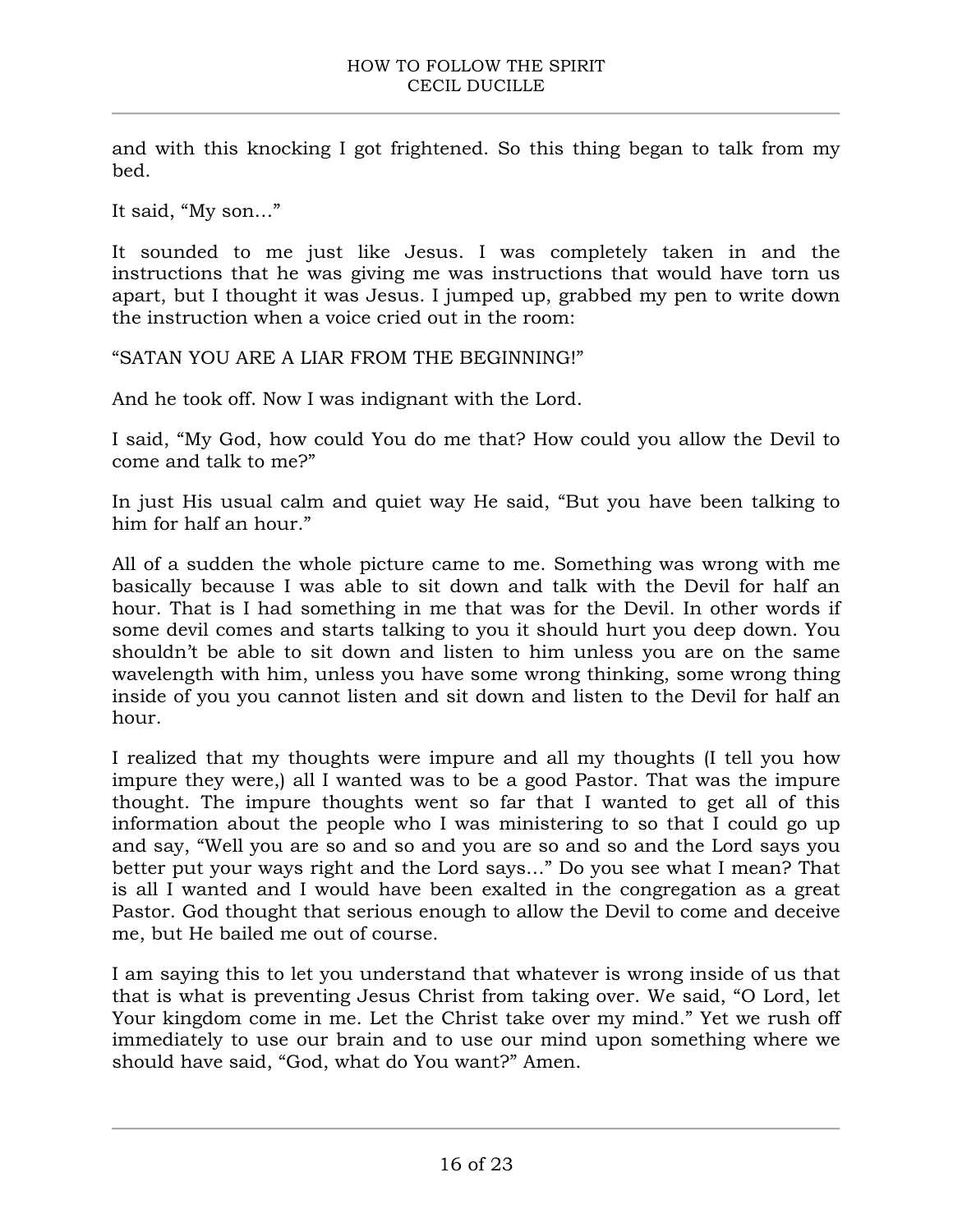I have some strong feelings at times and sometimes I don't know whether it is me or God. So the way I do it is that I go to God and say:

"God, I would like to have this chair. I want this chair." I say, "Now God, what do You want?" I said, "The only way I would forgo wanting or having this chair is if You don't want it."

Generally He can relate to that, He can understand that because you are not cheating. You don't say, "Oh God, Thy will be done O Lord," and deep down in here you say, "O God I wish I could…" You go and you confess your weakness to Him and you tell Him what you want and you say, "God – not what I want must go, but what You want – that is what I will live with." You can't just say it from your mouth, but you have to make up your mind that you are going to live with what God wants for you. Isn't that marvelous?

Oh, consecration is baptism you know. Consecration is really baptism when you make a covenant with God. If anybody is not baptized in water you need to be baptized in water because at baptism you make a covenant with God that you are going to go through with the whole works of baptism which is: baptism in water; baptism in the Holy Ghost; and baptism into the body of Christ. So you see the true baptism leads you into Christ and it is death and burial and resurrection.

"Lord God, I give up everything. I don't want anything else in this world more than I want Jesus Christ."

That is baptism. It is a heart condition, therefore the water is only a symbol but you make up your mind. In other words you sign the contract with God before you go into the water. So that is where sanctification comes in. You get sanctification first, cleansing – then you get consecration, putting aside. Because after baptism you are put aside for God's use. So those of you here who are not baptized go pray to God because you need to be baptized. Once you make up your mind to follow God the Spirit of God will tell you that you should be baptized.

I remember the day when Jesus Christ came into my room and I don't know anything about baptism. All I knew is that the Baptist Church used to baptize people to make them members. That is the baptism of initiation where you become a member of the church. So that is all I knew.

And Jesus came in and He said to me, "You need to be baptized."

I didn't know what He means. I go and I look up baptism and everything else. I knew a church, a Baptist Church that was having a baptism and I called them immediately and asked them if they would baptize me. "Oh sure" you know.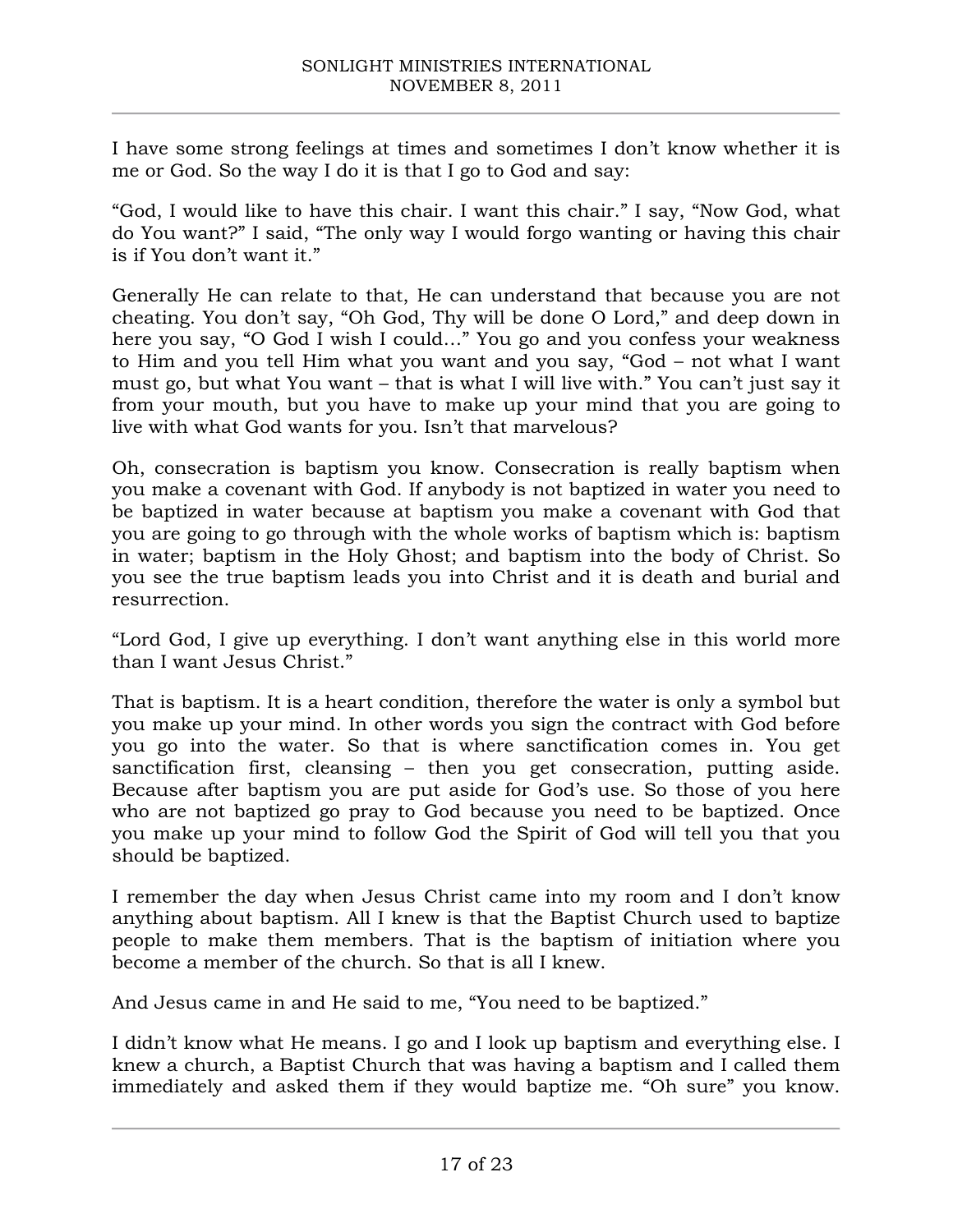They come down now where to give testimony before the baptism and I was asked to give testimony.

I said, "Well everyone that I hear say that they are happy, glad and free and it is mighty wonderful. Oh what a glorious life." I said, "I am most miserable."

"What?"

"I am most miserable for my God say, I have such a desire for God and a longing that can't be satisfied. Nobody can answer my questions." I said, "I am the most miserable man around here."

Anyhow the guy took me and dipped me in the water. I got up back – well, baptism, so I went home. That evening I had an appointment to meet the Lord Jesus. When I went in the first thing He said to me:

He sighed, "Well, you need to be baptized."

I said, "What?"

"You need to be baptized."

So I realized that I got a wetting and the man who baptized me didn't know anything about baptism. He was baptizing me to be a member. You see the moment the Baptist Church realize the truth of the gospel the first thing that would happen to them is that their church would be empty because they would be baptizing people unto Christ and not unto being a member of this church but being a member of the body of Christ. That is where baptism goes, that is where it end you up – into Christ.

So God bless you. If there are any questions let's ask them. I want to pray for some of you tonight. Just anybody who feel you have a need I want to pray for you tonight.

Question about deacons and ministry.

Brother Cecil: There is no deacons. The word deacon is <diakonon> which means minister. Everywhere you see minister it is <diakonon>. Everywhere you see servant it is <diakonon>. The same one word right through and through the scripture and they change it up to suit themselves. They call some deacon, call some minister, call some pastor. That word pastor is the word shepherd that they translate pastor. But all those words have been disfigured, made into man's order.

For instance, the word minister, minister in the Latin is servant. It coincides with the word <diakonon> in the Greek. So if you use the word minister 2,000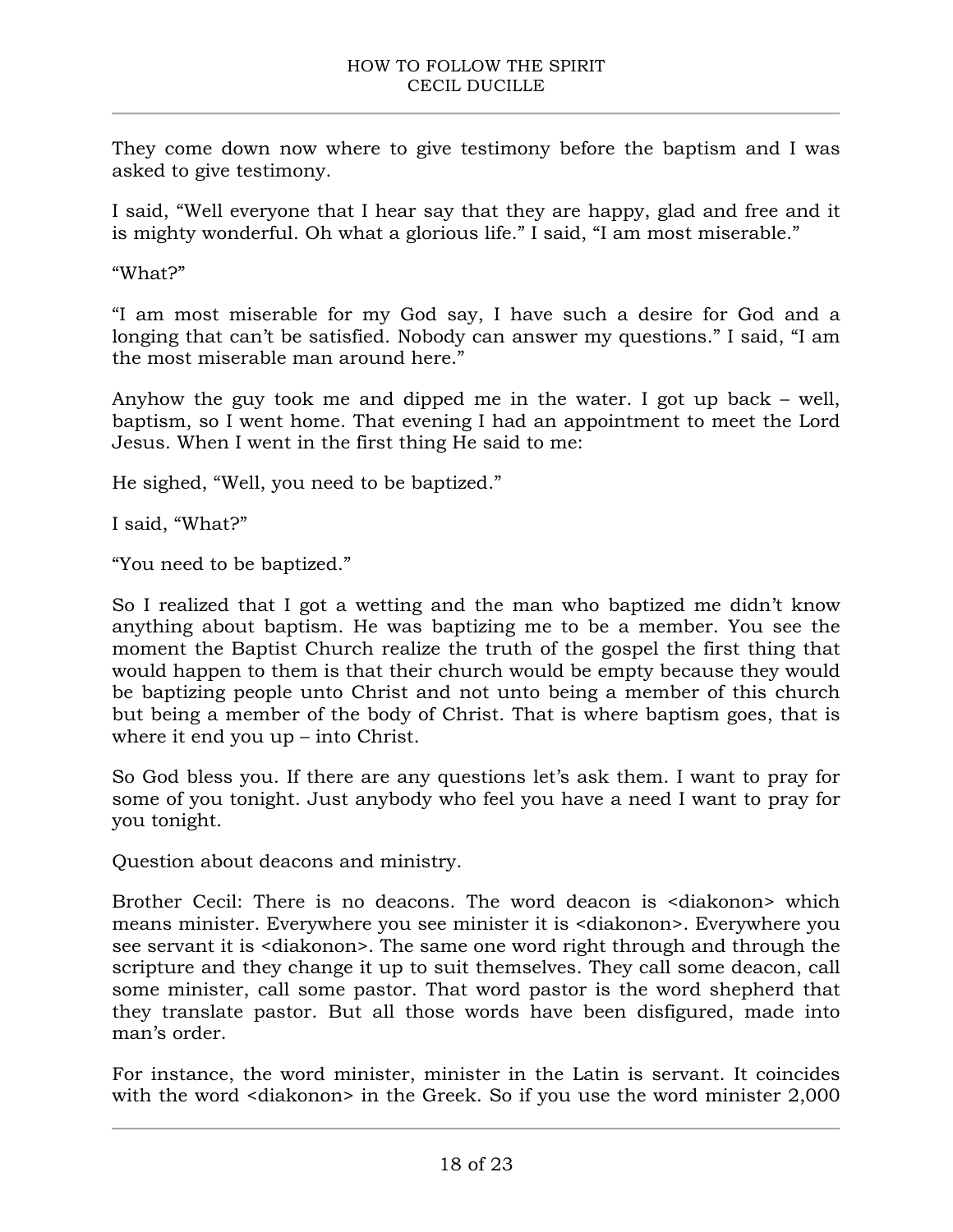years ago you would be right. But now when you say minister you mean the man who boss the church which change the meaning of the word changed and therefore it disfigured. So the poor modern young boy or girl reading the Bible and the Bible tell them about the minister and the deacons and the servants and whatever – he doesn't know that they are all servants. He believes that if it is in the Bible… It is very difficult for me to get it away from the people because some people are lazy, they want a Pastor to reign over them. They want somebody to tell them what to do. Amen. And you have Pastors that don't want to give up their positions. Praise God.

Question about not being able to grow under a Pastor?

Brother Cecil: You can't grow above the Pastor unless you leave. I know some people under a Pastor and they grow to a point and they cannot pass the Pastor.

Question: I know some people in a denomination but they go to other meetings where they get life somewhere else.

Brother Cecil: They go get life somewhere else. What she is saying is that many people are in the denominations but they are going to home meetings and other meetings and Charismatic meetings and things and they get growth from those places, but not necessarily from the denomination.

Well you see, it depends on what you are talking about if it is the church, the body of Christ and it is in a building – that would make it a denomination. If it has a Pastor over it like the denomination then that particular person cannot grow beyond the Pastor. I tell you one of the chief reasons: your growth when you get to this point here with the baptism of the Holy Ghost – let's say you get the baptism of water and you don't know about the baptism into Christ but you get the baptism of the Holy Ghost. That means that the Holy Ghost is pushing you on.

Now the moment you get here you start getting gifts in the Spirit, you start getting dreams and visions, you start prophesying. Now you cannot do it in the denomination because that gift in you which is the Holy Spirit, His intention is to push the church forward. The prophesies that will come forth will touch the lives of the Pastor and the leader first (because that is what the Holy Ghost wants to do). Then you will become a target and you will be kicked out. I mean in that thing that is well known. There is no way that she could grow as the Spirit would have her grow. The Spirit cannot give her the prophesies that she is supposed to get right there. She is in the wrong place. If she were somewhere else He would give her the prophesies. So if you see her and she is growing it means that she has not gotten up to the stage of the Pastor yet wherein the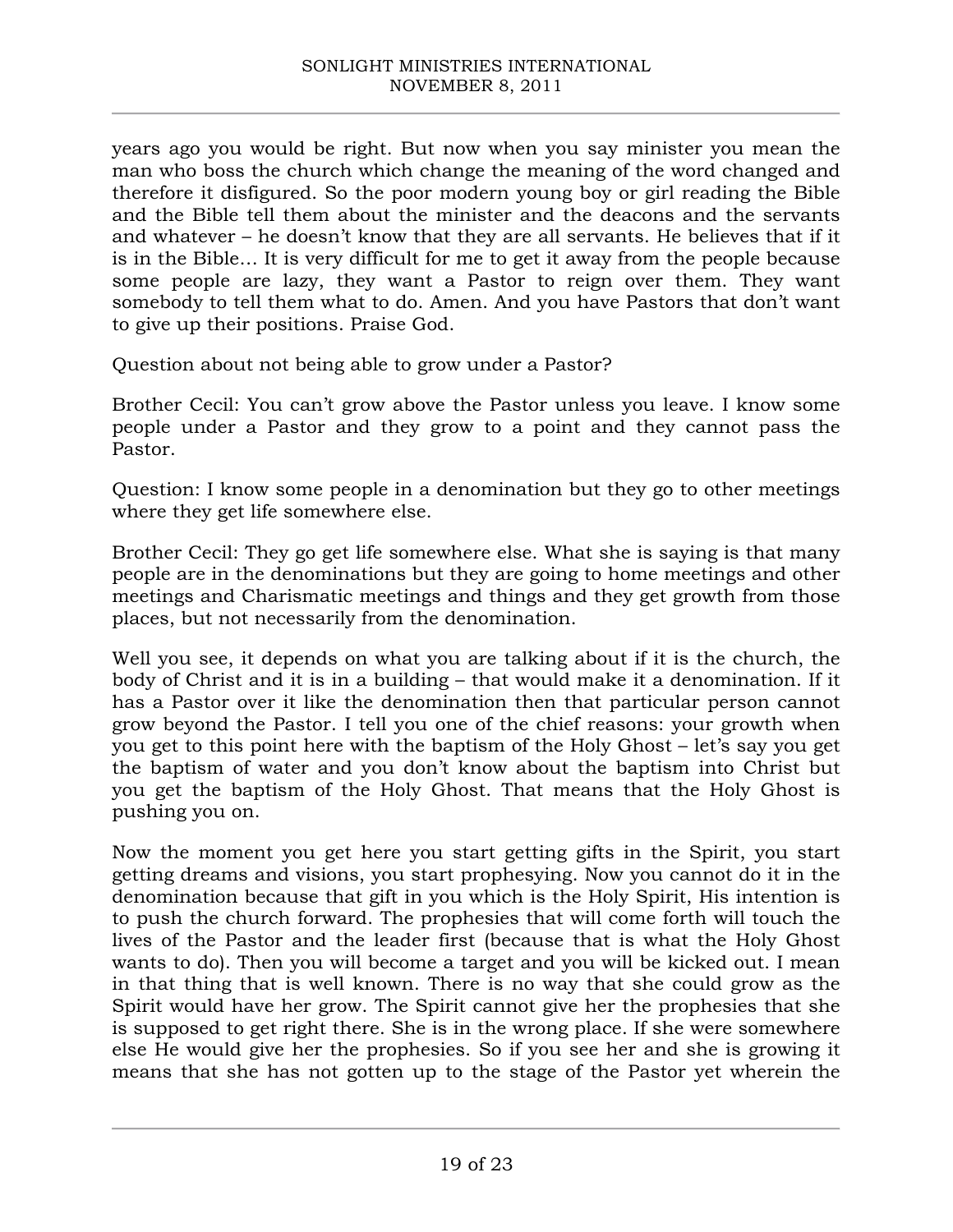Spirit of God will begin to use her as a catalyst in the midst of that congregation to change people's lives.

Question: You were talking about the logos and the rhema. Where is the scripture that says you are to wait until you have the rhema?

Brother Cecil: Where is the scripture that says you are to wait until you have the rhema? Well there are many scriptures you see. There is no scripture that says, "Now brother wait on until you have the rhema." But there are many scriptures which show the two things. The scripture that I brought as an example in Matthew 28 or Mark 16:

Mr 16:15 *"And he* (Jesus) *said unto them, Go ye into all the world, and preach the gospel to every creature."*

Now the same disciples He was talking to to go, when He resurrected He came back to them and they were ready to go. He said:

Lu 24:49 *"…but tarry ye* (don't go)…*until ye be endued with power from on high."*

Ac 1:8 *"…after that the Holy Ghost is come upon you* (then go)*: and ye shall be witnesses unto me both in Jerusalem, and in all Judaea, and in Samaria, and unto the uttermost part of the earth* (all the world)."

So you see there was a final instruction. If you take all the time, every time the Lord speaks to David and the prophets He gives them a word.

"Shall we go up? Shall we go up against the enemy?"

God say, "Yes, go up. You will overcome the enemy."

When they reached the point of actually going into battle they will ask again, "Lord, should we go now?"

He said, "God now," or He said, "Don't go now. Wait."

You see what I mean? So there is always the rhema that comes after the logos. Another point you will notice in the scriptures – now this is a chief point which I left for the last. That some words speaking of the word of God speak of the word of God as the logos. Others words speak of the word of God as the rhema. So you will see the difference between them. The rhema is going put the logos into action. The logos is the firm word of God that remains from everlasting to everlasting.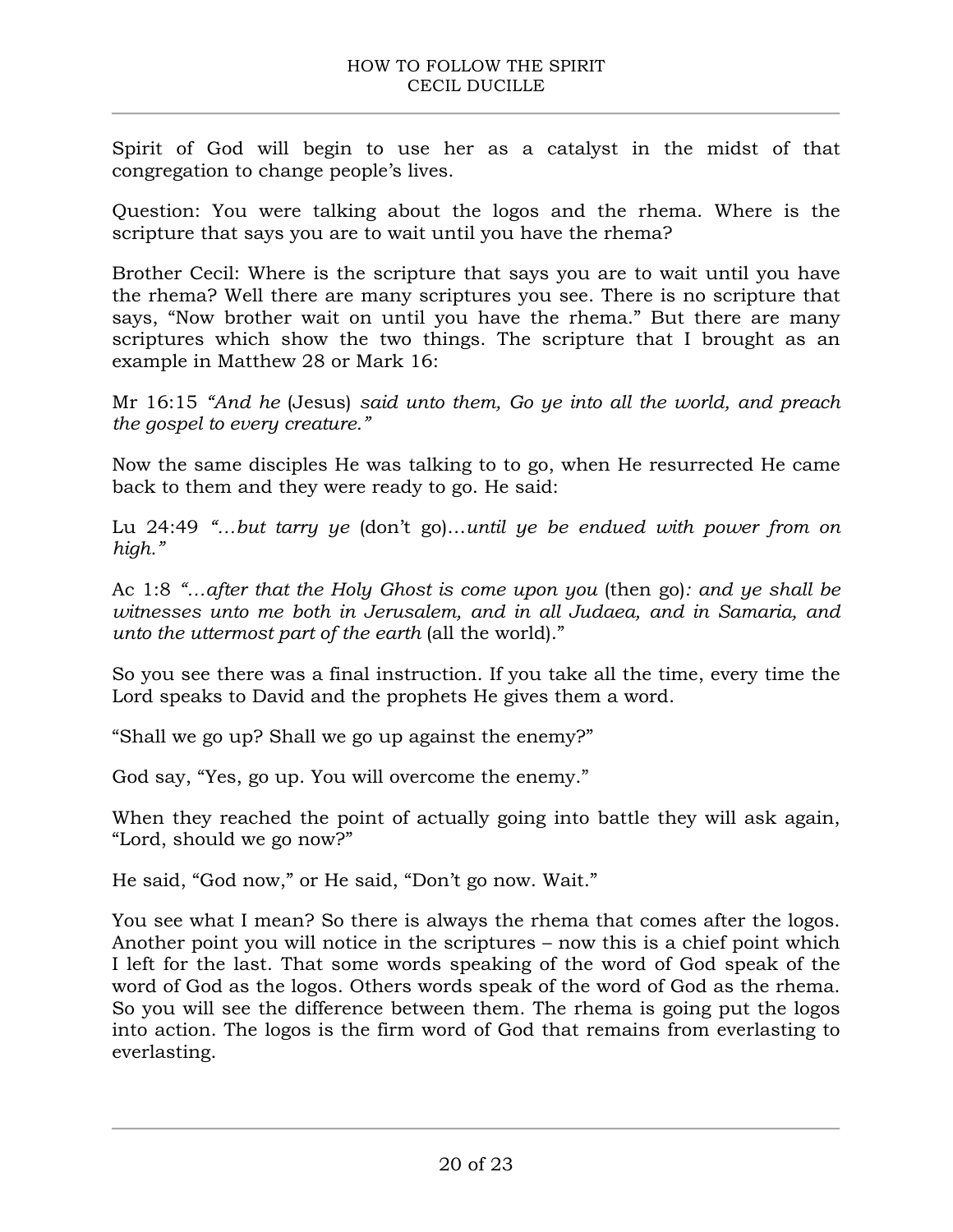Question: I wanted to ask you about gambling, dice and cards it suggested that those excite lust in a person and that they are not good for children to play with. Lately I have noticed a flood of these games everywhere, giveaways and things like that. Now I think that we should avoid those things but can you give any reason?

Brother Cecil: Well they are tools of a gambler. They are tools of a gambler. The dice is a gambling tool and the cards. The history of cards is horrible, it is terrible. The history is bad, if you read what is really on the cards you wouldn't want your children to handle them anyhow. So the truth about it is that although the card in itself has no sin and the dice in itself has no sin, these are instruments of gambling that the world use for gambling. If you teach a kid to handle a card and the kid learns to handle these cards he will be tempted to handle cards and it will be easy for him to go into gambling. I would love not to give my kids cards. As a matter of fact I don't give them cards. Anybody give them cards I throw it away.

Question: Another thing I want to ask you about is music and rock music and so called country western music and music of that nature…

Brother Cecil: Music on the whole excites the emotions. It has something to do with the emotional part of a human being. When you have rock music, rock music is the Devil's music, just like how some music that David used to play was God's music. In other words the heathen had their music and their music was mostly worship to the Devil. This was basically the key part of their music was the drums, a heavy beat music that affects the emotions.

There are some down where I come from where drums beat and your liver actually vibrated. It is a weird feeling you know. They have the thing is so heavy and the heavy sound – "wroom" it jerks, it vibrates your insides. Oh yes. If you don't want your inside to vibrate you have to hold on to it because it is vibrating. People, that is where the marijuana and the liquor and everything go and somehow some of the music have an auto-suggestion. For instance we have what we call sensual music, that you can listen to sensual music and it acts upon your subconscious and after you are through all you want to do is something sinful and sensual things.

I will tell you even more than that. They had a rock concert, I am just showing you how far they have gone with the power of music upon people. They had a rock concert and the people started fighting and the guy who knew the science of this thing – he rushed into the music room and he put on a certain sound that caused everybody to run to the bathroom and he broke up the fight. You check that out. You check that out and you find out how true it is. To me that is a great mystery but that is where they are in music. On the other hand as we were being told some days now and brother Jerry gave me some tapes to show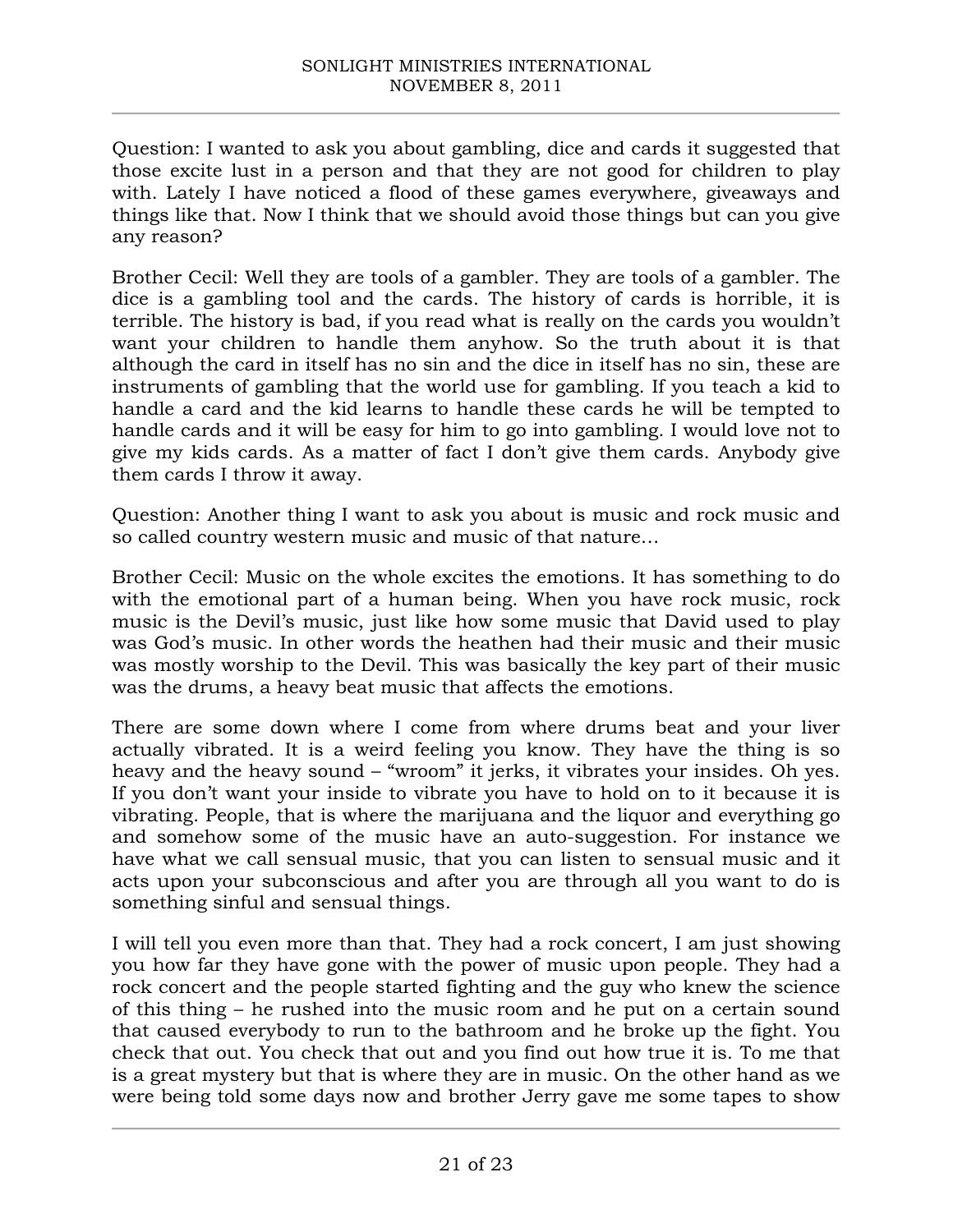this thing. They have what you call backward masking wherein they play some of those thing that you hear in rock, when you play them backwards they are saying:

"Smoke marijuana. Smoke marijuana." "Do so and so. Do so and so." "Worship the Devil. Worship the Devil." And all of that.

What were the name of those tunes?

"One of them was *Another one bites the dust*."

Did I hear you say the other night that one of these were playing on one of the Christian programs? Which one was it?

"PTL was exposing it."

Oh, PTL was exposing it. I see. Praise God. So that is the answer for the music question. Any more questions?

Praise the Lord.

It is not magic, it is just God that whatever you desire in your heart and you hold it before the Lord at this time when we pray you are going to get it. You are going to get that deliverance that you want according to the will of God. You are going to get that breaking of that bondage according to the will of God. You are going to get whatever you desire. It says:

Mt 7:7 *"Ask, and it shall be given you…"*

When we pray immediately heaven is going to send out her angels to do the job. So brother you know what it is that brings you here. Hallelujah.

"Do you want me to speak in utterance?"

I don't want you to but if you want to it is quite all right. I'll pray for it whether I know or not what it is. But sometimes it is a good testimony if you want to speak out something and you feel in your spirit that you should speak out – then go right ahead. But if not I will just pray anyhow.

All right brethren, we are of one mind and one heart that we want Jesus Christ to break the yoke in Terry's life. Thank you Jesus. And to bring forth the blessing according to God's holy will for him. Loose. We do command every spirit that is not of God that has had any kind of influence upon this brother and upon his actions and upon his life that these spirits be loosed now and be